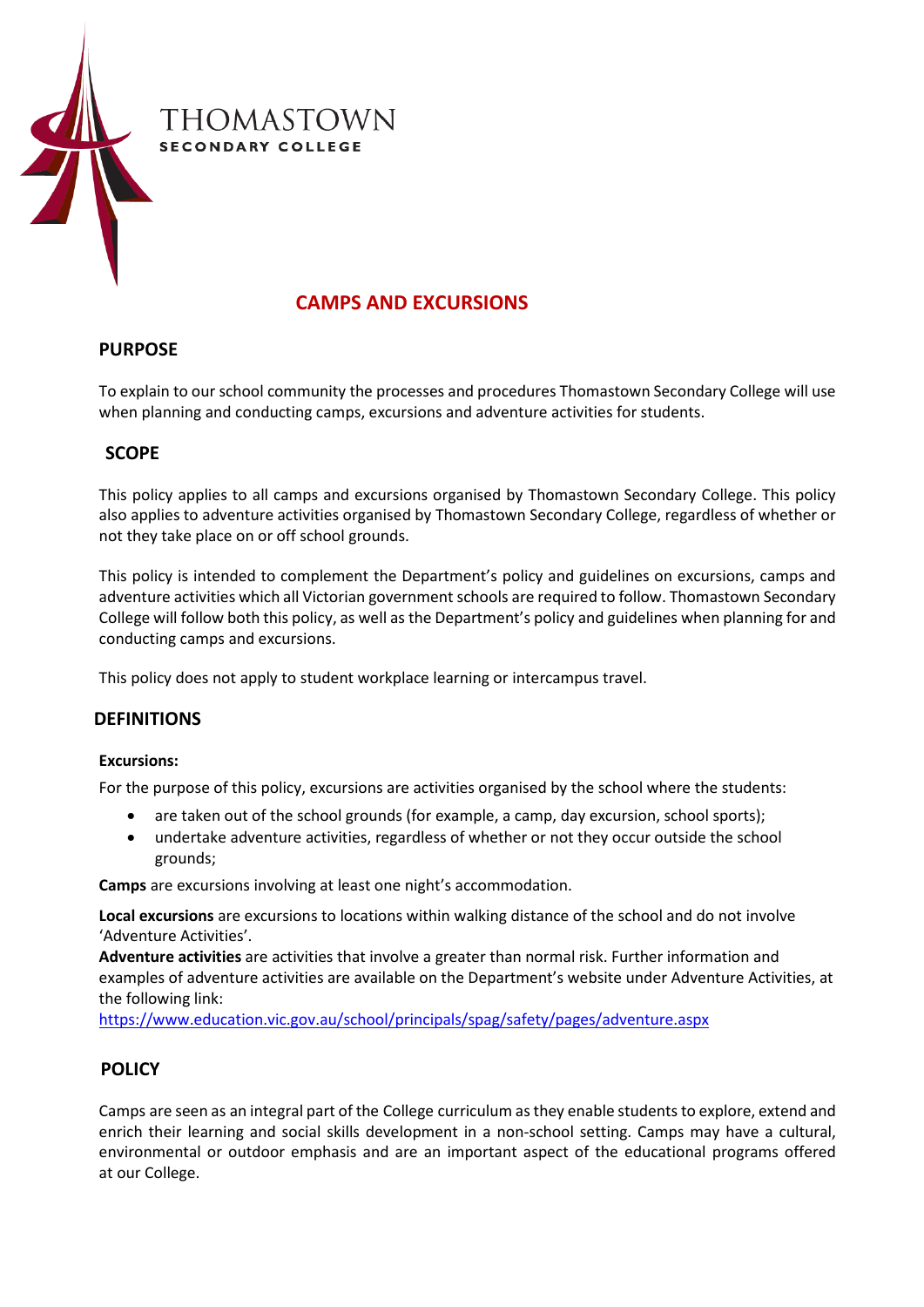For all camps and excursions, including adventure activities, our school will follow the Department's School Policy and Advisory Guide: [Excursions and Activities.](http://www.education.vic.gov.au/school/principals/spag/safety/pages/excursions.aspx) For camps and excursions requiring school council approval, our school will also follow the Department's School Policy and Advisory Guide: [Safety Guidelines](https://www.education.vic.gov.au/school/teachers/studentmanagement/excursions/Pages/outdoorguidelines.aspx)  [for Education Outdoors.](https://www.education.vic.gov.au/school/teachers/studentmanagement/excursions/Pages/outdoorguidelines.aspx)

### **Planning process for camps and excursions**

All camps and excursions will comply with Department planning requirements and must be approved by the Principal and School Council.

The Principal or their nominee will ensure that full records are submitted to Council regarding the camp well in advance of the starting date of the event and that no camp occurs unless all the formal record keeping has been completed and approved. Ideally all camps should be submitted to Council for in principle approval in the November/December Council meeting in the preceding year.

Staff wishing to organize a camp must complete a camp proposal form and lodge this with the Assistant Principal for reference to the Principal for approval. All camps must be approved prior to running. This decision will be made by the Principal or Assistant Principal. The Principal, in consultation with appropriate staff, will consider the educational outcomes of the camp as well as the impact on the College program for the proposed dates.

The Principal and Assistant Principal in consultation with organizing teachers will ensure that all camps, transport arrangements, emergency procedures and student/staff ratios comply with DET guidelines.

### The College office will complete the "Notification of School Activity" online

at [www.eduweb.vic.gov.au/forms/school/sal/enteractivity.asp](http://www.eduweb.vic.gov.au/forms/school/sal/enteractivity.asp) 4 weeks prior to the camp departure date, and pass it on to the Assistant Principal to ensure relevant details are recorded in the Daily Organisational Diary and are entered on the daily absence/planning sheets.

All approved camps will then be presented to School Council for their approval.

Part of this planning process also includes conducting risk assessments, to ensure that reasonable steps are taken to minimise the risks associated with each proposed camp or excursion. Thomastown Secondary College's risk assessment will include consideration of arrangements for supervision of students and consideration of the risk of bushfire activity in the excursion location. In the event of a Code Red Day being announced, excursions or camp activities in effected locations will be cancelled or rescheduled. Planning will also cover arrangements for cancelling, recalling or altering the camp or excursion for any other reason.

Thomastown Secondary College is committed to ensuring students with additional needs are provided with an inclusive camps and excursions program and will work with families during the planning stage, as needed, to support all students' attendance and participation in camp and excursion activities.

In cases where a camp or excursion involves a particular class or year level group, the Organising Teacher will ensure that there is an alternative educational program available and appropriate supervision for those students not attending the camp or excursion.

### **Supervision**

Thomastown Secondary College follows the Department's guidelines in relation to supervision of students during excursions and camps.

All excursion staff will be familiar with supervision requirements and the specific procedures for dealing with emergencies on each camp and excursion.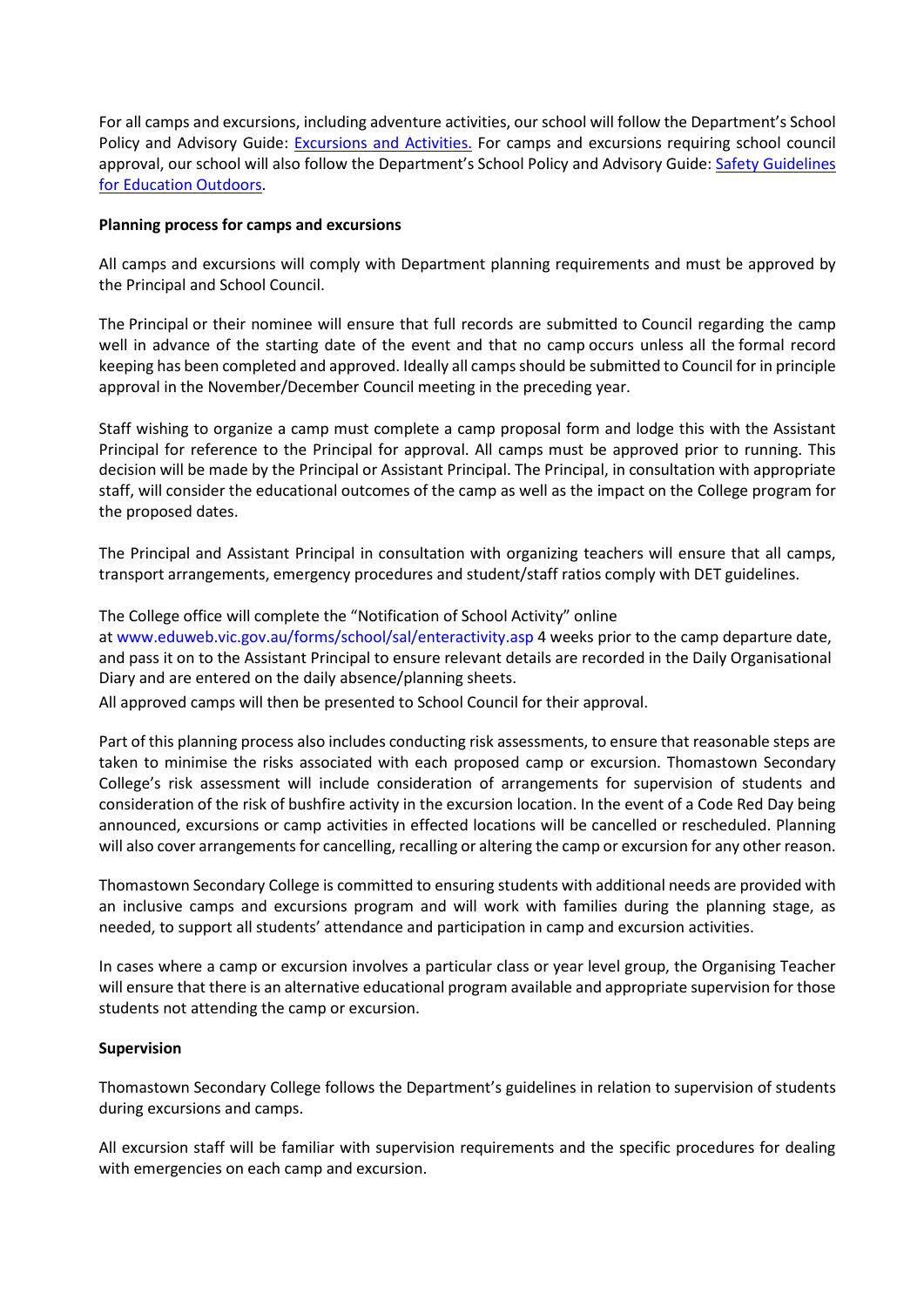All school staff will be aware that they retain overall responsibility for the supervision and care of students throughout all camps and excursions (including adventure activities), regardless of whether or not external providers are managing the activity.

### **Volunteer and external provider checks**

Thomastown Secondary College requires all external camp or excursion staff working directly with our students to have a current Working with Children Check card.

### **Parent/carer consent**

For all camps and excursions, Thomastown Secondary College will provide parents/carers with a specific consent form outlining the details of the proposed activity. Thomastown Secondary College informs parents about school camps and excursions by providing letters to parents/carers that asks for parent's/carer's signature confirming they consent to their child's participation. Parents/carers are encouraged to contact the school to discuss any questions or concerns that they or their child may have with a proposed camp or excursion.

### **Cost of camps and excursions, refunds and support**

The cost of all camps and excursions are to be paid by parents/carers unless alternative arrangements have been agreed to by the Principal prior to the excursion. All families will be given sufficient time to make payments for all activities. Consent forms will have clearly stated payment amounts and payment finalisation dates.

Students who have not finalised payment by the required date will not be allowed to attend unless the Principal determines exceptional circumstances apply.

Thomastown Secondary College will make all efforts to ensure that students are not excluded for financial reasons. Families experiencing financial difficulty are invited to discuss alternative payment arrangements with the Business Manager/Principal/Organising Teacher. The Business Manager/Principal/Organising Teacher can also discuss family eligibility for the Department's Camps, Sports and Excursions Fund (CSEF), which provides payments for eligible students to attend school activities, including camps and excursions. Applications for the CSEF are open to families holding a valid means-tested concession card or temporary foster parents and are facilitated by the school. Further information about the CSEF and the application form are available a[t Camps, Sports and Excursions Fund.](http://www.education.vic.gov.au/about/programs/Pages/csef.aspx)

If a camp or excursion is cancelled or altered by the school, or a student is no longer able to attend part or all of the camp or excursion, our school will consider requests for partial or full refunds of payments made by parents/carers on a case-by-case basis taking into account the individual circumstances. Generally we will not be able to refund payments made for costs that have already been paid where those funds have already been transferred or committed to a third party and no refund is available to the school. Where possible, we will provide information about refunds to parents/carers at the time of payment.

### **Student health**

Parents and carers need to ensure the school has up-to-date student health information prior to camps and excursions. A member of staff will be appointed with responsibility for the health needs of the students for each camp/excursion. Teachers will administer any medication provided according to our *Medication* policy and the student's signed *Medication Authority Form*. To meet the school's obligations relating to safety, a first aid kit and mobile phone will be taken by teachers on all camps and excursions.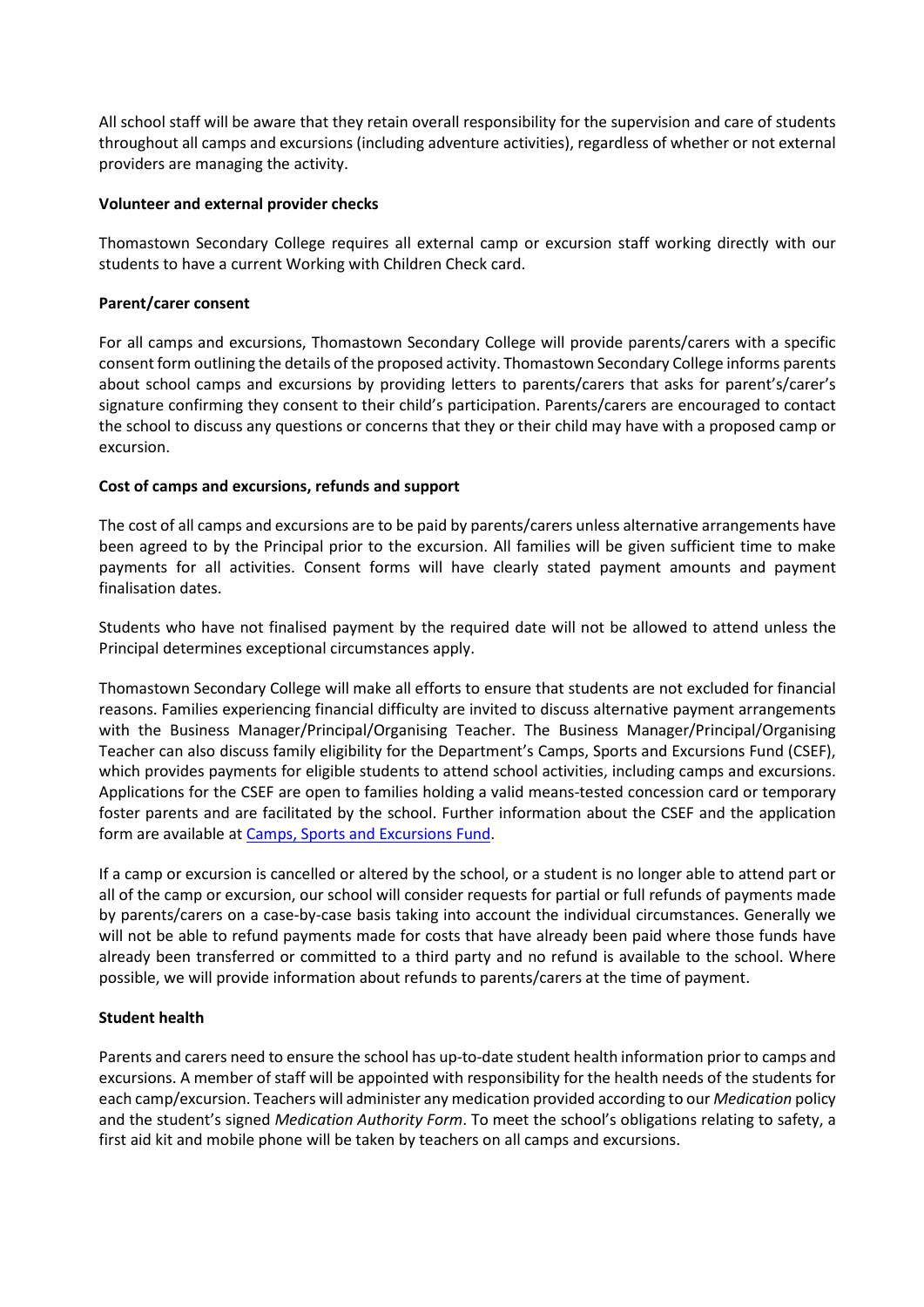It is the responsibility of parents and carers to ensure their child/children are in good health when attending excursions and camps. If a student becomes ill during a camp and is not able to continue at camp it is the parent/carer's responsibility to collect them and cover any associated costs.

### **Behaviour expectations**

Only students that have displayed sensible, reliable behaviour at College will be permitted to participate in College camps. Parents will be notified if their child is in danger of losing the privilege to participate in a camp due to poor behaviour at College. The decision to exclude a student will be made by the Principal, Assistant Principal, Student Wellbeing Counsellor, in consultation with the Home Group teacher and the organizing teacher. Both the parent and the student will be informed of this decision prior to the camp. All students participating in a College camp will be asked to sign a contract agreeing to abide by all camp rules.

Parents will be requested to collect their child from camp if their child exhibits behaviour that is considered unacceptable or a danger to others. The Teacher in Charge, in consultation with a member of the leadership team, will make this decision. Costs incurred will be the responsibility of the parent.

Disciplinary measures apply to students on camps and excursions consistent with our school's *Student Wellbeing and Engagement Policy, Student Code of Conduct* and *Bullying Prevention Policy*.

### **Electronic Devices**

Students will be permitted to bring electronic devices (such as iPads, iPods, mobile phones) but these may only be used during times set by the Teacher in Charge. Students are responsible for the care of any personal electronic device brought to a camp or excursions and the school will not be responsible for lost or damaged devices.

### **Accident and Ambulance Cover**

Any costs associated with student injury rest with parents/carers unless the Department is liable in negligence (liability is not automatic).

Unless otherwise indicated, Thomastown Secondary College and the Department do not provide student accident or ambulance cover. Parents/carers may wish to obtain student accident insurance cover and/or ambulance cover, depending on their health insurance arrangements and any other personal considerations.

### **FURTHER INFORMATION AND RESOURCES**

This policy should be read in conjunction with the following Department polices and guidelines:

- School Policy and Advisory Guide:
	- o [Excursions and Activities](http://www.education.vic.gov.au/school/principals/spag/safety/Pages/excursions.aspx)
	- o [Emergency and Risk Management](http://www.education.vic.gov.au/school/principals/spag/safety/Pages/excursionsafety.aspx)
	- [Safety Guidelines for Education Outdoors](https://www.education.vic.gov.au/school/teachers/studentmanagement/excursions/Pages/outdoorguidelines.aspx)
- [Camps, Sports and Excursions Fund.](http://www.education.vic.gov.au/about/programs/Pages/csef.aspx)
- [Code Red Days](https://www.education.vic.gov.au/about/programs/health/Pages/coderedabout.aspx)

The following school policies are also relevant to this Camps and Excursions Policy

- Statement of Values and School Philosophy
- Student Wellbeing and Engagement Policy
- Duty of Care Policy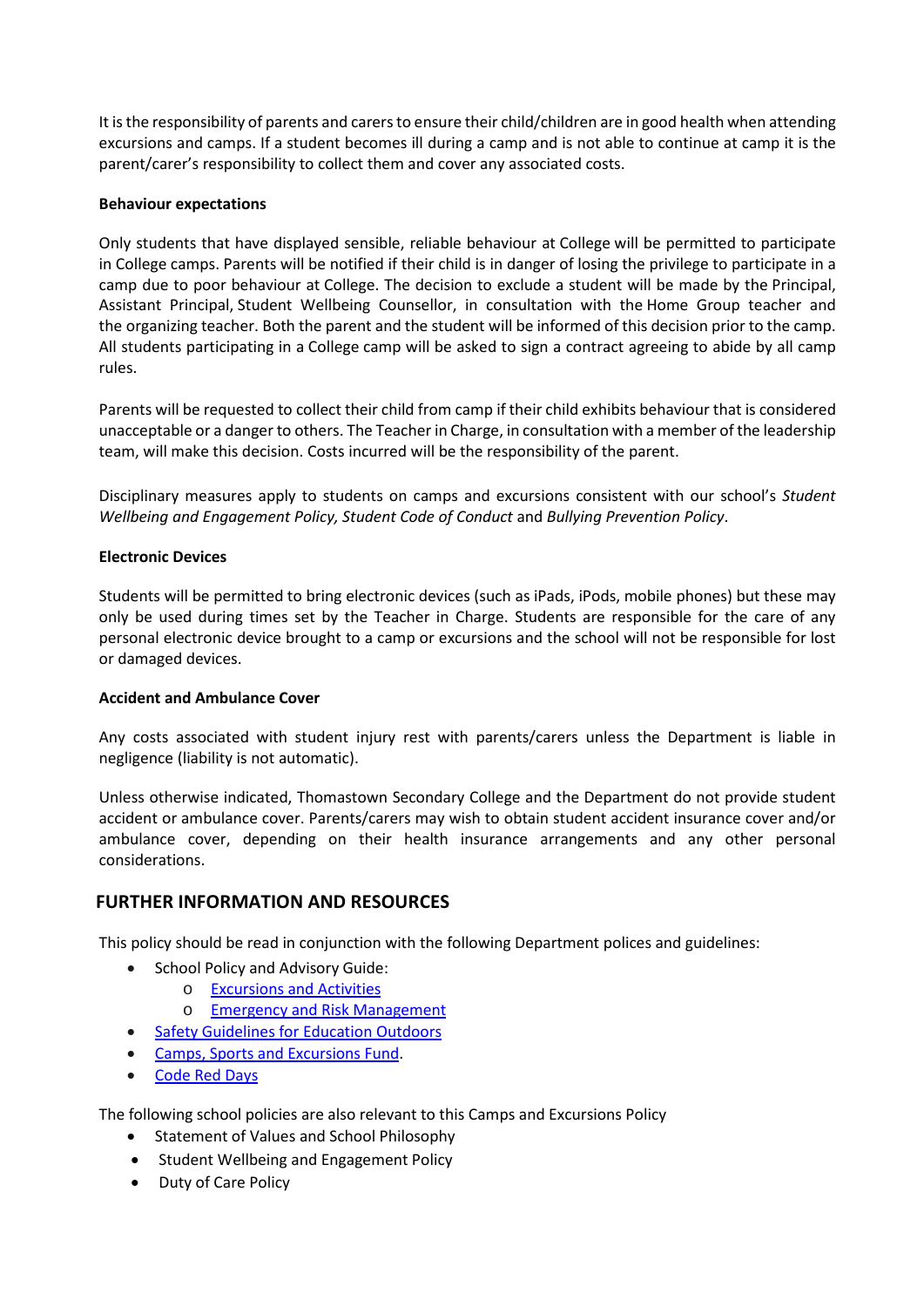### **REVIEW CYCLE**

This policy was last updated on 23/05/19 and is scheduled for review on May 2020

### **APPENDICES**

Appendices which are connected with this policy:

- Appendix A: Pupil/Teacher Ratios
- Appendix B: Pro-forma for College approval for all camps
- Appendix C: Guidelines for teachers planning a camp or excursion
- Appendix D: Notification of College Activity (camps and excursions)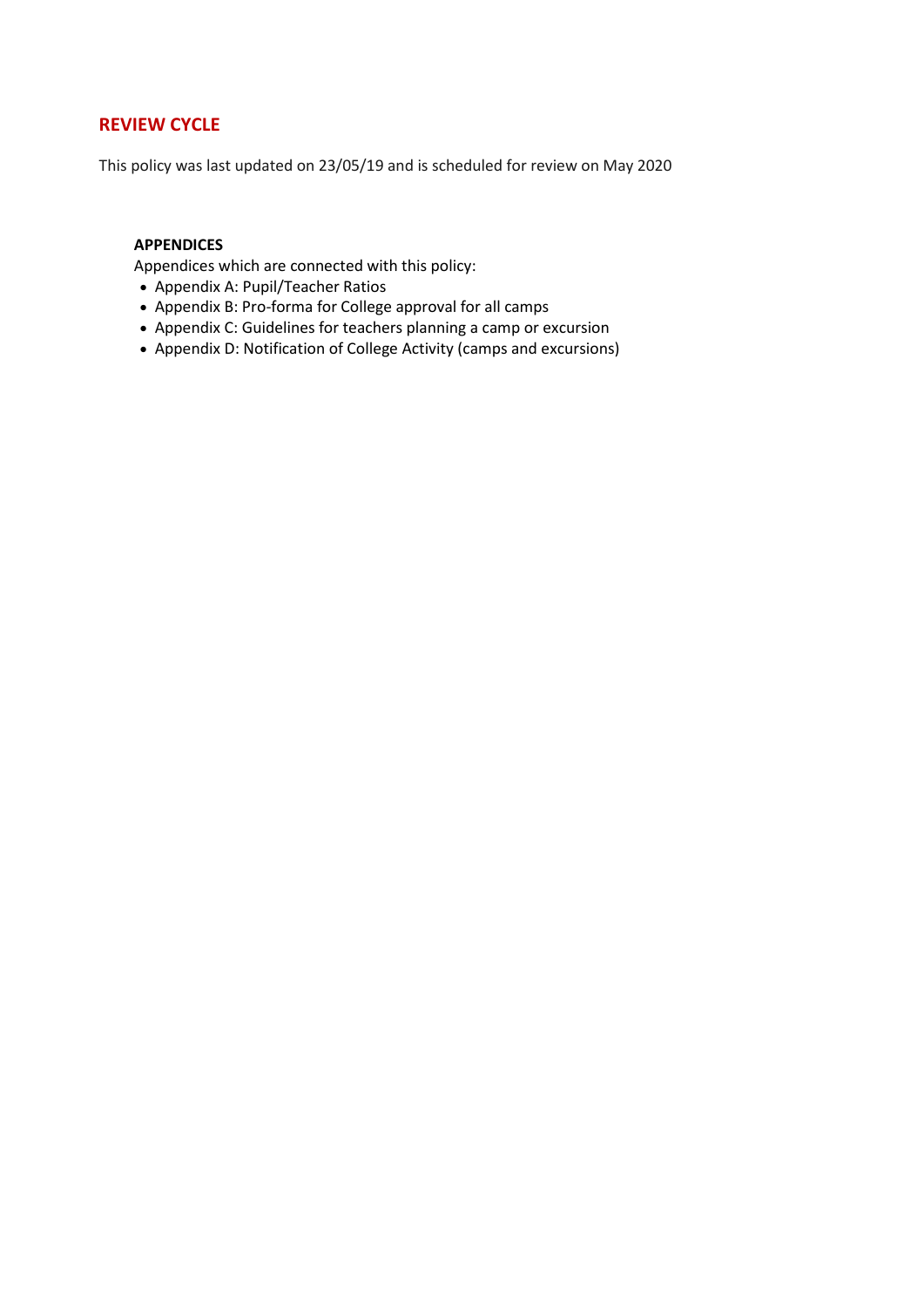# **Appendix A Pupil / Teacher Ratios**

| Abseiling and Rock Climbing |                                                           |                        | <b>Ropes Course</b>                                                    |  |  |  |
|-----------------------------|-----------------------------------------------------------|------------------------|------------------------------------------------------------------------|--|--|--|
| 1:1                         | Rock Face                                                 | 1:12                   | 3 students to any one element, 1 participating, 2 spotting             |  |  |  |
| 1:10                        | Others                                                    | NOTE:                  | No student on any element unless supervised                            |  |  |  |
| 2                           | <b>Experienced Staff</b>                                  |                        |                                                                        |  |  |  |
|                             |                                                           |                        |                                                                        |  |  |  |
|                             |                                                           |                        |                                                                        |  |  |  |
| <b>Bass Camping</b>         |                                                           | <b>Scuba Diving</b>    |                                                                        |  |  |  |
| 1:10                        | Residential; canvas                                       | 1:8                    | Pool training                                                          |  |  |  |
| 1:15                        | Study: residential                                        | 1:4                    | Diving, 2 buddy systems                                                |  |  |  |
|                             |                                                           | NOTE:                  | 2 qualified staff                                                      |  |  |  |
| <b>Board Sailing</b>        |                                                           | Shooting               |                                                                        |  |  |  |
| 1:3                         | <b>Beginners</b>                                          | 1:1                    | New or inexperienced                                                   |  |  |  |
| 1:5                         | Novice; intermediate; advanced                            | 1:5                    | On the track or mound                                                  |  |  |  |
| $\overline{2}$              | <b>Experienced sailors</b>                                | 1:15                   | Observers or waiting                                                   |  |  |  |
|                             | Boats, Small Sailing - (Dinghies, Catamarans)             | Snorkelling            |                                                                        |  |  |  |
| 1:8                         | <b>Enclosed Waters</b>                                    | 1:8                    | Closed water: pool                                                     |  |  |  |
| 1:6                         | Open Waters                                               | 1:4                    | Open water                                                             |  |  |  |
| 1:4                         | Open Waters, Adverse                                      | <b>NOTE:</b>           | 2 qualified staff                                                      |  |  |  |
| <b>Bushwalking</b>          |                                                           | <b>Snow Activities</b> |                                                                        |  |  |  |
| 1:5                         | Overnight                                                 | 1:8                    | Alpine, Nordic - overnight                                             |  |  |  |
| 1:10                        | Day                                                       | 1:10                   | Alpine, Nordic - day                                                   |  |  |  |
|                             |                                                           | 1:10                   | Non-skiing                                                             |  |  |  |
| Canoeing                    |                                                           | <b>Surf Activities</b> |                                                                        |  |  |  |
| 1:6                         |                                                           | 1:10                   | Beach                                                                  |  |  |  |
| $\overline{2}$              | <b>Staff members</b>                                      | 1:8                    | Surf                                                                   |  |  |  |
|                             |                                                           | <b>NOTE:</b>           | 1 teacher/instructor in water and <b>NOTE</b> 1 teacher/ instructor on |  |  |  |
|                             |                                                           |                        | beach                                                                  |  |  |  |
| Cycling                     |                                                           | Swimming               |                                                                        |  |  |  |
| 1:10                        |                                                           | 1:20                   | Enclosed pools                                                         |  |  |  |
|                             |                                                           | 1:10                   | Open water                                                             |  |  |  |
| <b>Horse Riding</b>         |                                                           | <b>Water Skiing</b>    |                                                                        |  |  |  |
| 1:1                         | <b>Basics</b>                                             | 1:20                   | Shore                                                                  |  |  |  |
| 1:5                         | <b>Beginners</b>                                          | 1                      | Student on two at any one time; if highly experienced two may          |  |  |  |
| 1:8                         | Semi-experienced                                          |                        | be taken together                                                      |  |  |  |
| <b>Riding School:</b>       |                                                           | $\overline{2}$         | People in boat - driver and observer; one must be staff member         |  |  |  |
| 1                           | Experienced teacher with instructor                       |                        |                                                                        |  |  |  |
| $\overline{2}$              | Experienced teachers if no instructor or group exceeds 10 |                        |                                                                        |  |  |  |
| Orienteering                |                                                           |                        |                                                                        |  |  |  |
| 1:10                        | Bush                                                      |                        |                                                                        |  |  |  |
|                             |                                                           |                        |                                                                        |  |  |  |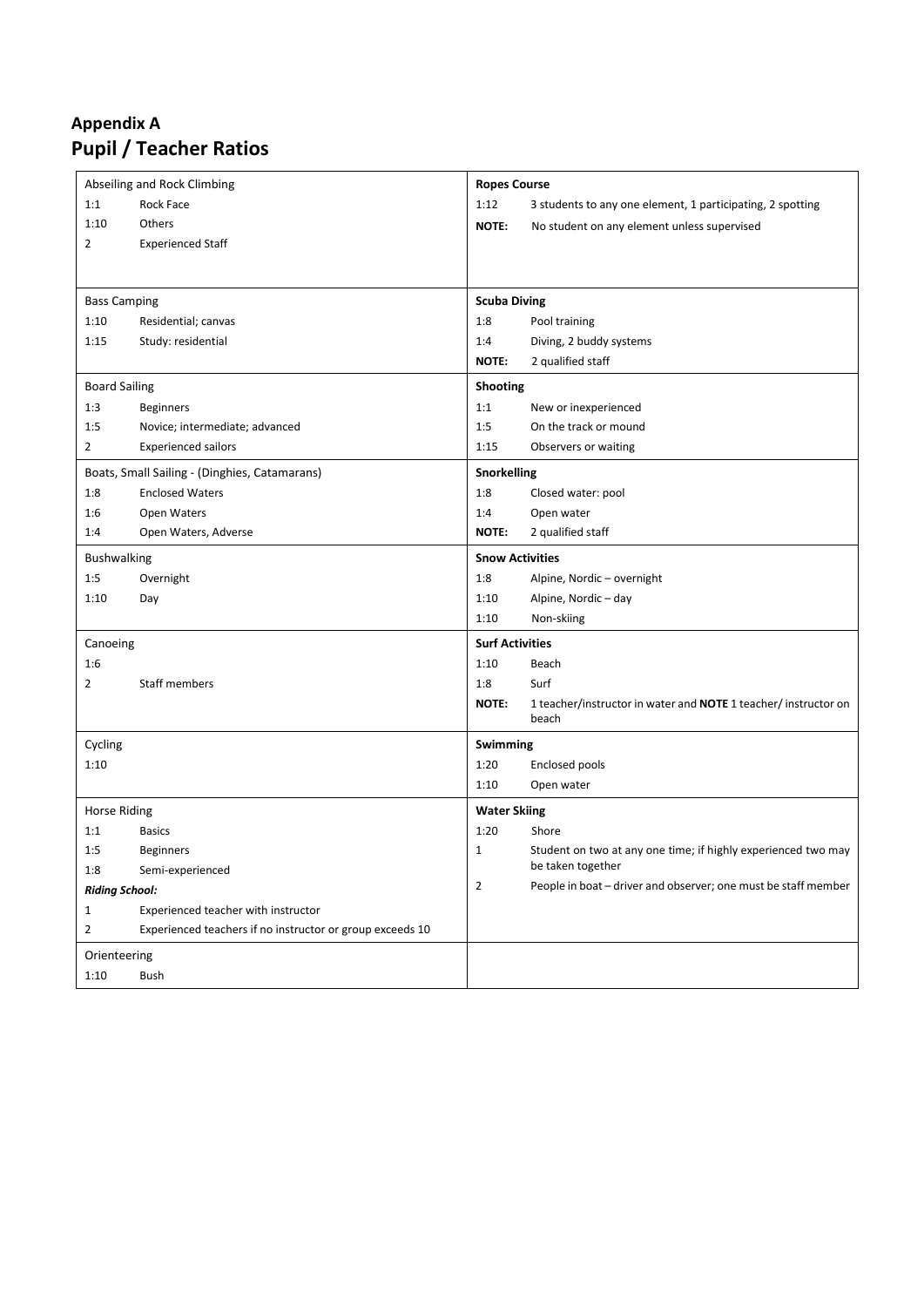# **Appendix B Pro-forma for College Approval for all Camps**

*\*This form must be completed and handed to the Principal five days before School Council. If possible Council approval is required TWO normal meetings before the camp date and for interstate and overseas trips Council needs to approve the trip in the November Council meeting of the preceding year. It is suggested that a Teacher-in-charge attend the Council meeting if possible.*

This proforma details minimum requirements for council approval. It must be submitted to the principal for school council approval prior to the excursion.

All information on this proforma is required. Add attachments if necessary.

School councils are responsible for approving:

- overnight excursions
- camps
- interstate/overseas visits
- excursions requiring sea or air travel
- excursions involving weekends or vacations
- adventure activities.

Complete th[e Student Activity Locator online form](https://www.eduweb.vic.gov.au/forms/school/sal/Default.asp) **three weeks** prior to the excursion.

Sections with an \* have explanatory notes included at the end of this document.

**Ensure you have the most current version of this template**

Download from th[e Safety Guidelines for Education Outdoors](http://www.education.vic.gov.au/school/principals/health/Pages/outdoor.aspx) website at:

<http://www.education.vic.gov.au/school/principals/health/Pages/outdoor.aspx>

#### **PROGRAM NAME, YEAR, LOCATION, DATE(S), TEACHER-IN-CHARGE**

**Name of program**:

**Year level(s)**:

**Location(s)**:

**\* Date(s)**:

**Name of teacher-in-charge**:

#### **\* EDUCATIONAL PURPOSE**

#### **PROGRAM DETAILS**

#### **\* Program outline, including:**

- *– Detailed daily itinerary (including morning, afternoon and evening activities)*
- *– Supervision strategy for all aspects of the itinerary*
- *– Alternative program in the event of changed circumstances*

#### **\* Overnight accommodation**

*Type of accommodation*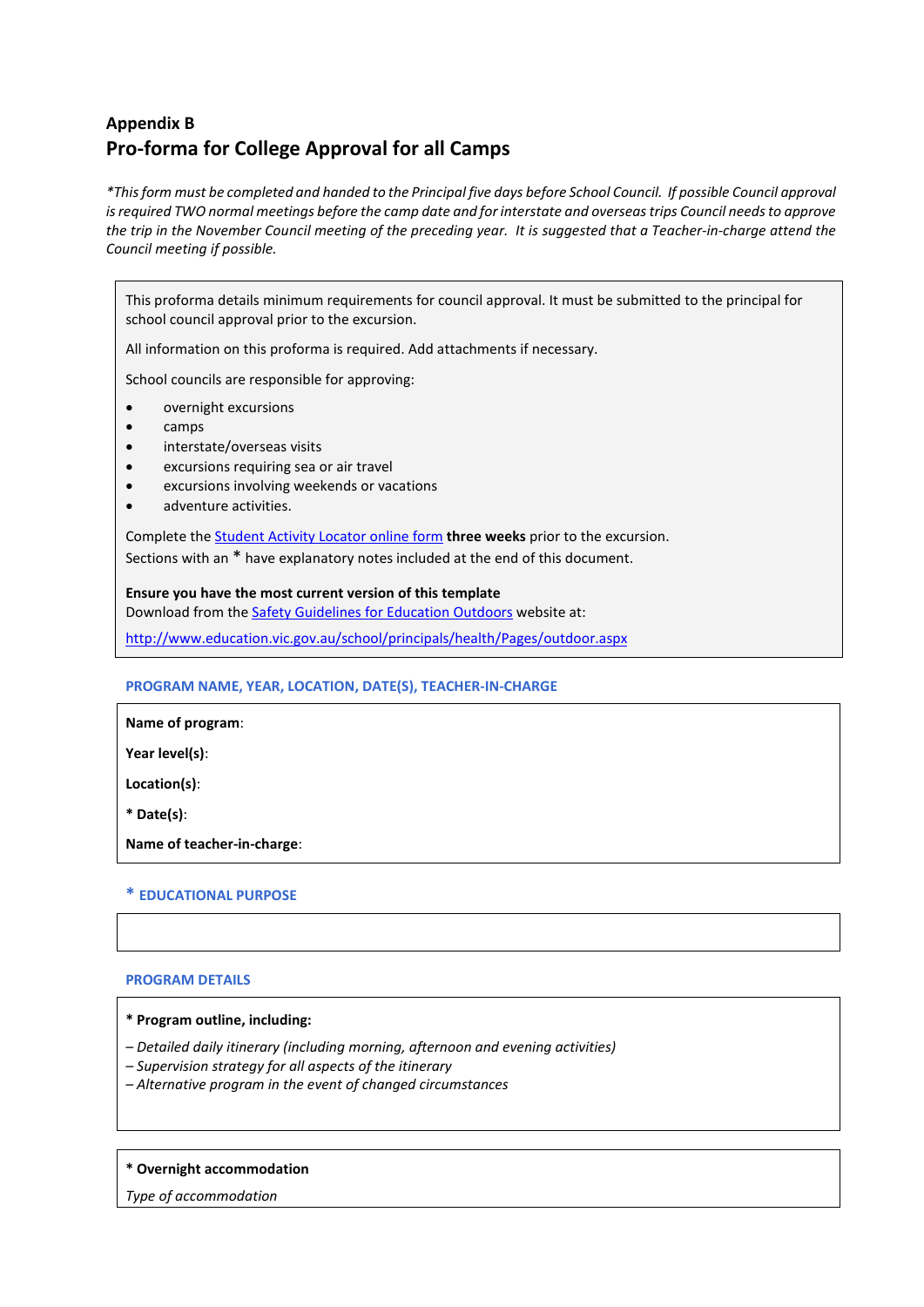| Accredited residential campsites                                          | Tents/camping | Other |  |  |
|---------------------------------------------------------------------------|---------------|-------|--|--|
| Physical location. For example, name, address, or map and grid reference. |               |       |  |  |
|                                                                           |               |       |  |  |
| Contact phone number(s):                                                  |               |       |  |  |
| - Residential campsite (if applicable)                                    |               |       |  |  |
| - Staff mobiles                                                           |               |       |  |  |
| – Other                                                                   |               |       |  |  |

# **Adventure activities**

| Tick the adventure activities that have been planned to occur during the program:                                      |                                                                                                                           |                                                                                                                            |  |  |  |
|------------------------------------------------------------------------------------------------------------------------|---------------------------------------------------------------------------------------------------------------------------|----------------------------------------------------------------------------------------------------------------------------|--|--|--|
| Abseiling<br>Canoeing/kayaking $-$ low<br>Cycling<br>Orienteering<br>Sailing<br>Snow activities<br>Water skiing        | Base camping<br>Challenge ropes course - high<br>Horse riding<br>Rafting<br><b>SCUBA diving</b><br>Surfing<br>Windsurfing | <b>Bushwalking</b><br>Challenge ropes course<br>Indoor rock climbing<br>Rock climbing<br>Snorkelling<br>Swimming<br>Other: |  |  |  |
| The conduct of each activity will comply with the requirements outlined in the Safety Guidelines for that<br>activity. |                                                                                                                           |                                                                                                                            |  |  |  |
| Staff providing instruction activities have read the relevant safety guidelines     YES                                |                                                                                                                           |                                                                                                                            |  |  |  |



**A risk management plan for the excursion must be completed and attached with this submission.**  Guidance on the risk management process is available in the section of the website called  $Planning -$ [Managing Risk.](http://www.education.vic.gov.au/school/principals/health/Pages/outdoorrisk.aspx)

| * Transport arrangements                                                                                                                              |
|-------------------------------------------------------------------------------------------------------------------------------------------------------|
| Internal External Both                                                                                                                                |
| Type of transports and seating capacity:                                                                                                              |
| Will a member of the supervising staff be driving students? $\Box$ Yes $\Box$ No<br>If yes, list driver(s).                                           |
| Approximate distance between school and destination:                                                                                                  |
| All transport requirements comply with the advice in the School Policy and Advisory Guide, Transporting<br>Students and VicRoads regulations.     YES |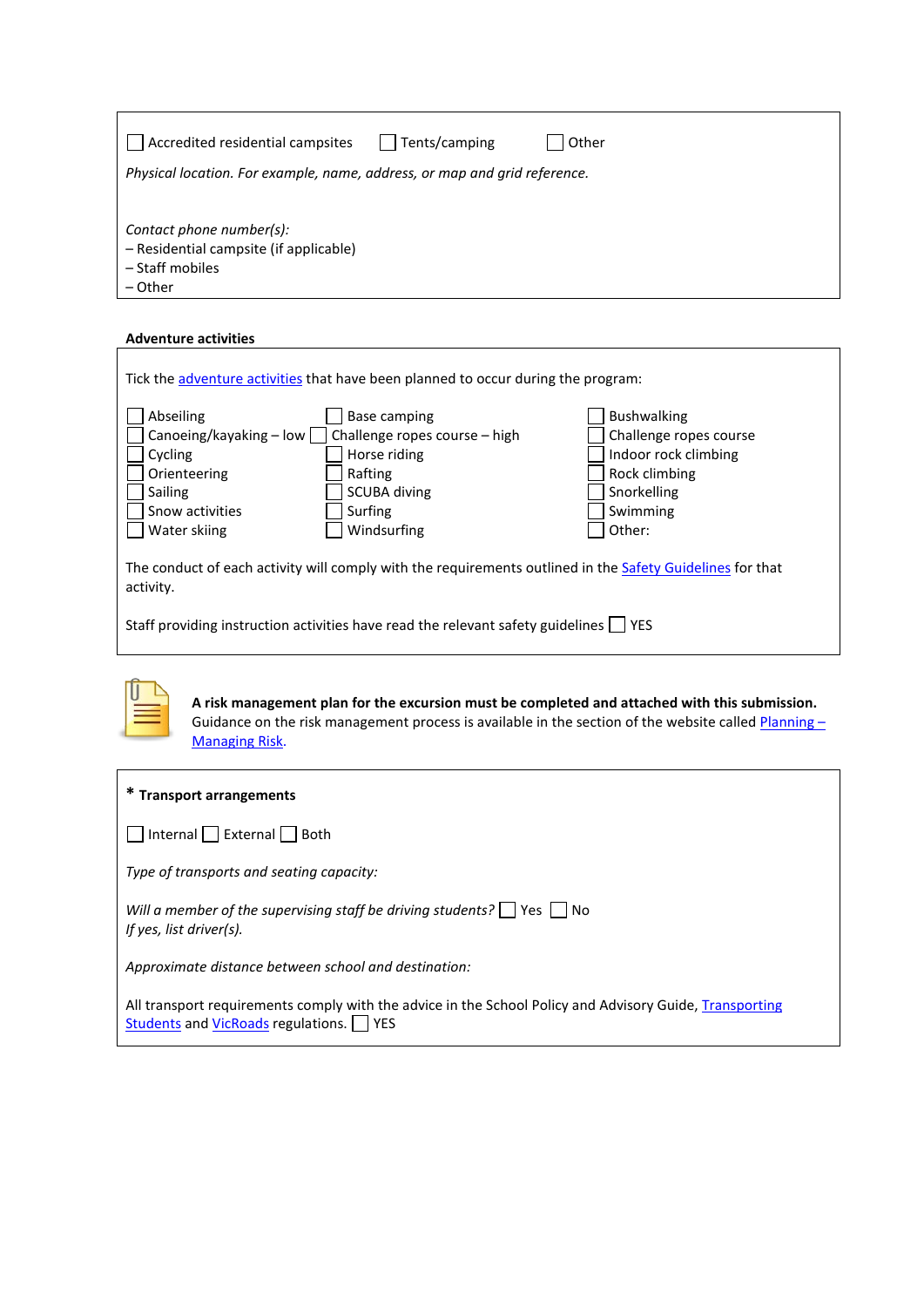|                      | <b>Budget</b>                                                               |  |
|----------------------|-----------------------------------------------------------------------------|--|
| <b>INCOME</b>        | <b>EXPENDITURE</b>                                                          |  |
| <b>Student Fees</b>  | Transport                                                                   |  |
| Other income:        | Food<br>Accommodation<br><b>Staffing</b><br>Equipment<br>Other expenditure: |  |
| <b>Total income:</b> | <b>Total expenditure</b>                                                    |  |

#### **STUDENTS AND STAFF**

### **Students**

Number of female students:

Number of male students:

List required [student preparation,](http://www.education.vic.gov.au/school/principals/health/Pages/outdoorresprepare.aspx) if any:

### **\* Supervising staff**

Where possible all staff members including teachers, school support staff, parents, volunteers and external

contractors should be listed. Indicate those who have a current first aid qualification. Indicate staff members

with first aid and CPR training including the qualification or certification held.

#### **DOCUMENTATION TO BE LODGED PRIOR TO DEPARTURE**

Copies of the following completed documents will be lodged with the principal or nominee and the designated school contact, before the program commences.

|  |  | $\Box$ Signed informed consent from par |  |  |  |
|--|--|-----------------------------------------|--|--|--|
|--|--|-----------------------------------------|--|--|--|

- rents/guardians Completed medical form for all students and staff
- Detailed itinerary with specific locations and contact numbers
- $\Box$  A copy of map(s), including map name, access routes and grid references if required
- Staff and student equipment and clothing lists
- Group equipment list(s) if necessary

A supervision plan that outlines staffing allocations for activities and for non-programmed periods. This may form part of the detailed itinerary. It must maintain at least the minimum prescribed staffing for adventure activities.

Completed staffing details proforma

Risk management plan

Emergency response plan, including contacts for police, ambulance, doctor, hospital, fire brigade, 24-hour school emergency contact number. This is to be held by staff on the excursion and by the nominated school contact person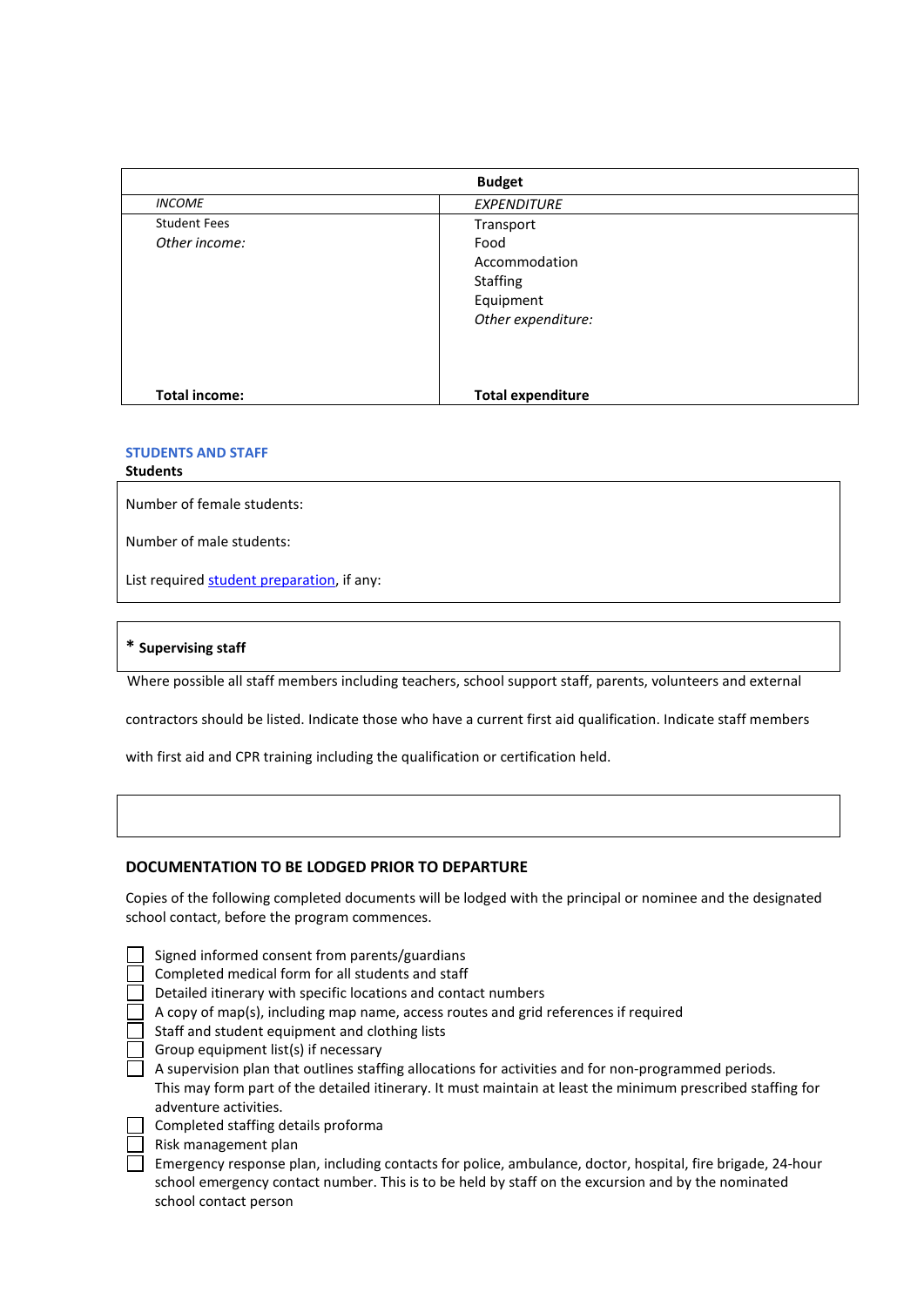**CORDITE:** Other school-specific information:

| Acknowledgement by the teacher-in-charge that all required documentation indicated on this form will be<br>completed prior to the program starting. |                                                                                                   |      |  |  |  |
|-----------------------------------------------------------------------------------------------------------------------------------------------------|---------------------------------------------------------------------------------------------------|------|--|--|--|
| Teacher-in-charge:                                                                                                                                  |                                                                                                   |      |  |  |  |
| Name                                                                                                                                                | Signed                                                                                            | Date |  |  |  |
|                                                                                                                                                     | Acknowledgement of receipt of approval proforma for activities requiring school council approval. |      |  |  |  |
| Principal:                                                                                                                                          |                                                                                                   |      |  |  |  |
| Name                                                                                                                                                | Signed                                                                                            | Date |  |  |  |
|                                                                                                                                                     |                                                                                                   |      |  |  |  |
|                                                                                                                                                     | Approved and minuted at a school council meeting on _____________________________                 |      |  |  |  |
| <b>School Council President:</b>                                                                                                                    |                                                                                                   |      |  |  |  |

### **EXPLANATORY NOTES**

#### **Dates**

Consider how the time of year may impact on the wider school program or the effect of seasonal weather conditions.

#### **Educational purpose and program outline**

Whatever you hope the students will learn from the program is its educational purpose. The program overview should give school council a basic understanding of how the program aims to achieve the educational purpose.

For example: *A three-day residential camp including bushwalking and orienteering to encourage an understanding of the natural environment; develop team working ability; and, introduce map reading and navigational skills in an experiential way.* 

The supervision strategy should include the nature and level of supervision provided throughout the excursion or activity. You must consider all programmed and non-programmed periods.

Each different location in must be detailed, including the dates at each location. This will have an impact on transport requirements and the emergency response needs of the program.

Contact land managers to determine if permit or access requirements apply for activities that are conducted on public land or in state/national parks.

Joint excursions with other schools must be approved by each school council. Each school must submit an online notification to the Emergency Management and Security Branch.

#### **Overnight accommodation**

This includes all forms of overnight accommodation.

Residential camping is at sites with permanent facilities like dormitories, kitchen, showers, toilets, phones and recreation options.

Residential campsites operated or used by Victorian government schools must be accredited with a Department of Education and Early Childhood Development recognised accreditation provider. Refer to the School Policy and Advisory Guide[, Venue Selection](http://www.education.vic.gov.au/school/principals/spag/safety/Pages/venue.aspx) for current accreditation providers.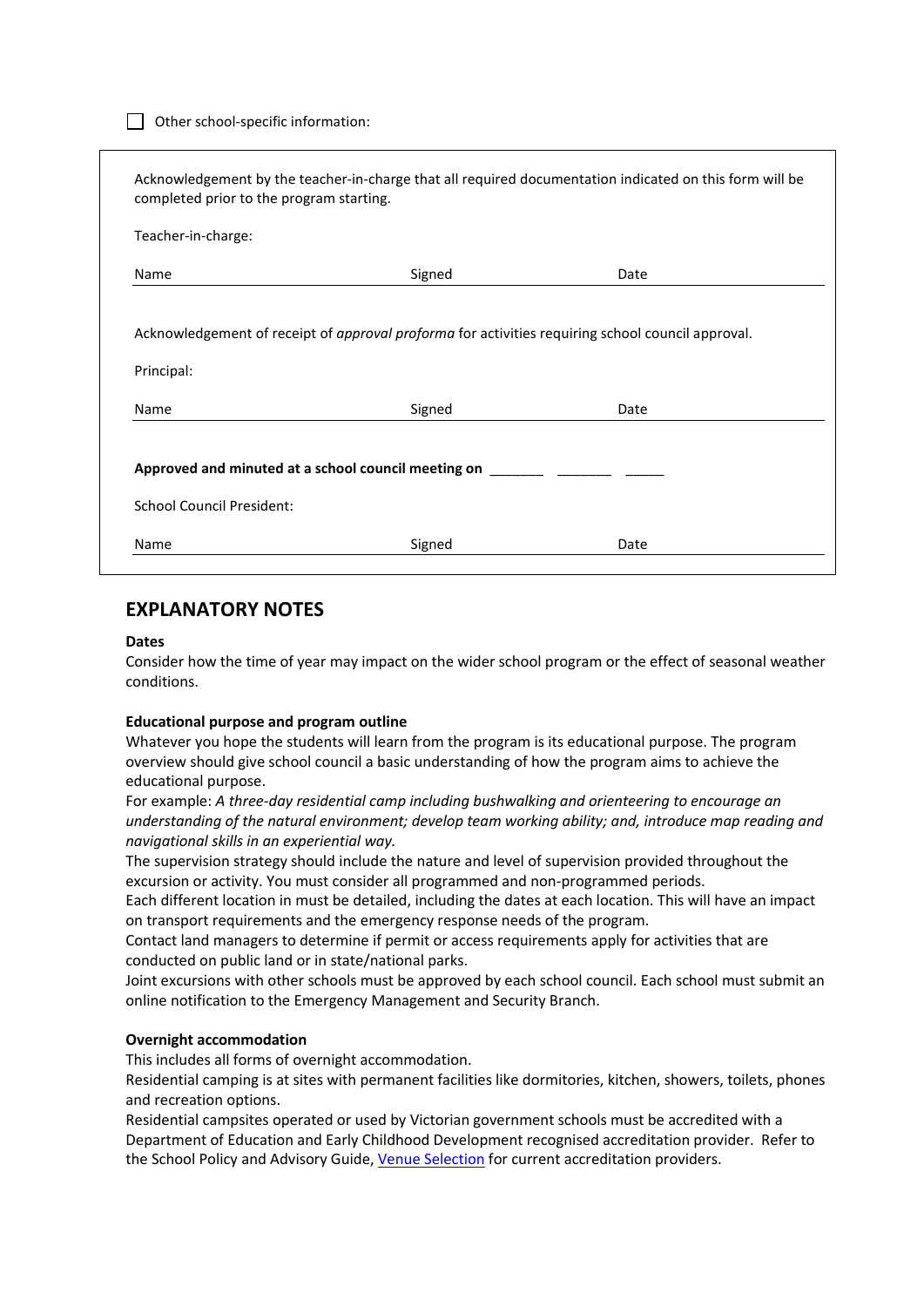When using venues that do not require accreditation such as caravan parks, motels/hotels or ski lodges, schools may wish to refer to the accreditation criteria of a recognised accreditation provider when developing their risk management plan.

Provide details of all accommodation being used with your submission to school council.

#### **Transport**

Internal transport is provided by school-owned or private, staff-owned vehicles. External transport is transport provided by contractors, parents or other external providers.

The parent consent form should include a statement advising parents if a private vehicle is used as part of the emergency management plan for a camp or excursion.

If a teacher or staff member will be driving students, the program should allow them adequate rest time prior to driving, consistent with the advice on th[e transport](http://www.education.vic.gov.au/school/principals/health/Pages/outdoorrestransport.aspx) page of the Safety Guidelines. Give careful consideration to securing equipment during transportation, including equipment on trailers, roof racks and inside vehicles.

### **Supervising staff**

[A Working with Children Check](http://www.justice.vic.gov.au/workingwithchildren) is required for staff members who will supervise students and who are not registered teachers. This does not apply to parent volunteers whose child is participating in the activity/excursion.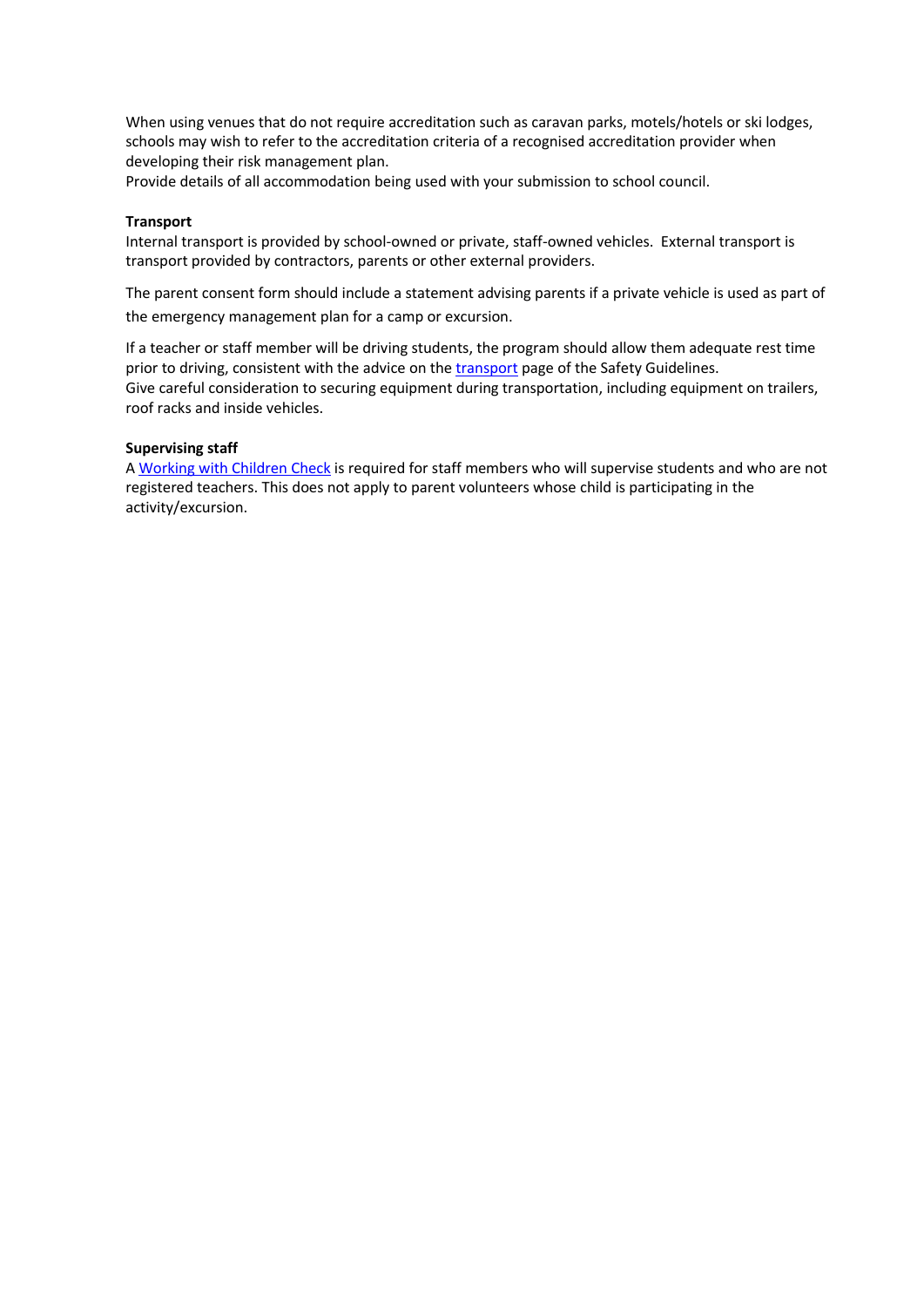# **Alternative Camp Approval form 1. Camp Location / Phone**

Name of Camp:

Name of nearest town:

Address of Camp:

Postcode:

Telephone of Camp:

### *Emergency Services Phone Number and Locations:*

| Police Phone: (                |                                                                 |                       |        |  |
|--------------------------------|-----------------------------------------------------------------|-----------------------|--------|--|
| <b>Fire</b> Phone: (           |                                                                 |                       |        |  |
| Doctor Phone: (                |                                                                 |                       |        |  |
| Hospital Phone: (              |                                                                 |                       |        |  |
| Ambulance Phone: (             |                                                                 | )at _________________ |        |  |
|                                |                                                                 |                       |        |  |
|                                |                                                                 |                       |        |  |
| Type of Camp Accommodation:    |                                                                 |                       |        |  |
| Canvas                         | Bunkhouse                                                       |                       | Chalet |  |
| Motel                          | Hotel                                                           | $\mathsf{L}$          | Other  |  |
| If other, please give details: |                                                                 |                       |        |  |
| 2.Dates / Times                |                                                                 |                       |        |  |
| Leave College at               |                                                                 |                       |        |  |
| Arrive back at College         | ____________ am/pm on ________________________ (day/month/year) |                       |        |  |

No. of days of Camp: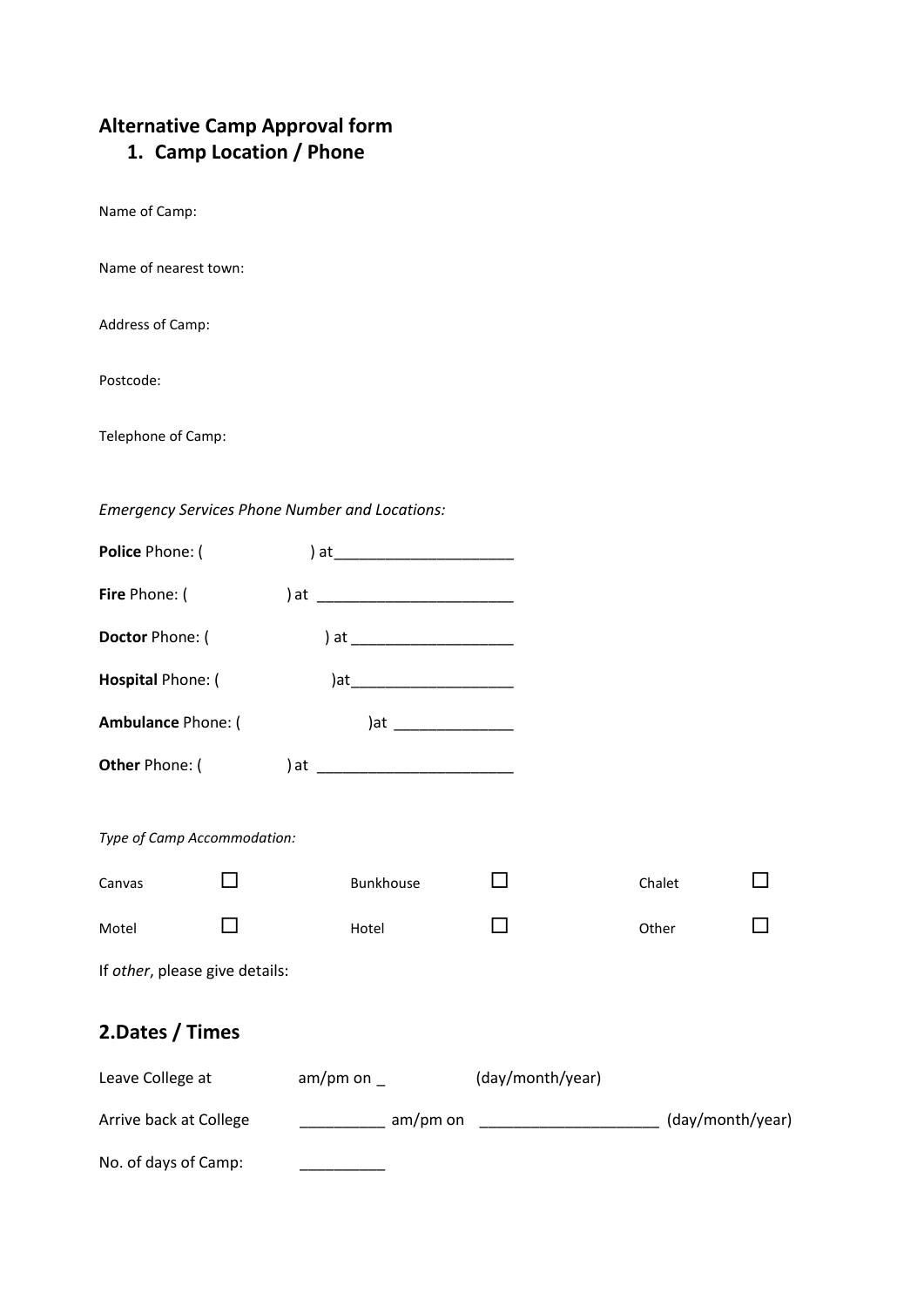| Is this Camp in:               | College time only?                                                                                                                                                                                     | YES        | $No$ $\Box$                      |  |
|--------------------------------|--------------------------------------------------------------------------------------------------------------------------------------------------------------------------------------------------------|------------|----------------------------------|--|
|                                | Holidays time only?                                                                                                                                                                                    | YES $\Box$ | $N$ o $\square$                  |  |
|                                | College time and holidays/weekends time?                                                                                                                                                               | YES $\Box$ | $N$ o $\square$                  |  |
| calendar?                      | Does this camp clash with any major College activities on the College                                                                                                                                  | YES $\Box$ | $N$ <sup><math>\Box</math></sup> |  |
| If YES, list these activities: |                                                                                                                                                                                                        |            |                                  |  |
| 2. Staff included              |                                                                                                                                                                                                        |            |                                  |  |
| Teacher(s)-in charge:          |                                                                                                                                                                                                        |            |                                  |  |
|                                | No. of extra staff required to meet safety ratios:                                                                                                                                                     |            |                                  |  |
|                                |                                                                                                                                                                                                        |            | Totals: _______________________  |  |
|                                | Numbers of any teacher aides/parents/student teachers who wish to be included in the staffing (not camp<br>staff). In most cases non-teaching staff will require a police check (paid by the College). |            |                                  |  |
|                                |                                                                                                                                                                                                        |            |                                  |  |
|                                |                                                                                                                                                                                                        |            |                                  |  |
|                                |                                                                                                                                                                                                        |            |                                  |  |
|                                | It is the responsibility of the teacher-in-charge to ensure that all activities are adequately staffed. College<br>Council will adopt the Guide to staff supervision ratios (Appendix A).              |            |                                  |  |
|                                | Has the teacher-in-charge checked these ratios?                                                                                                                                                        | YES $\Box$ | No <sub>1</sub>                  |  |
|                                | Can these ratios be met with the above staff requested?                                                                                                                                                | YES $\Box$ | $N$ o $\Box$                     |  |
|                                |                                                                                                                                                                                                        |            |                                  |  |

# **4. Student Numbers / Age**

Actual names are NOT required when this approval application goes to School Council. Actual names must be left with the Principal/Assistant Principal two weeks before the camp.

| Boys:                          | Girls: | Totals: |
|--------------------------------|--------|---------|
| Age range of most students: to |        |         |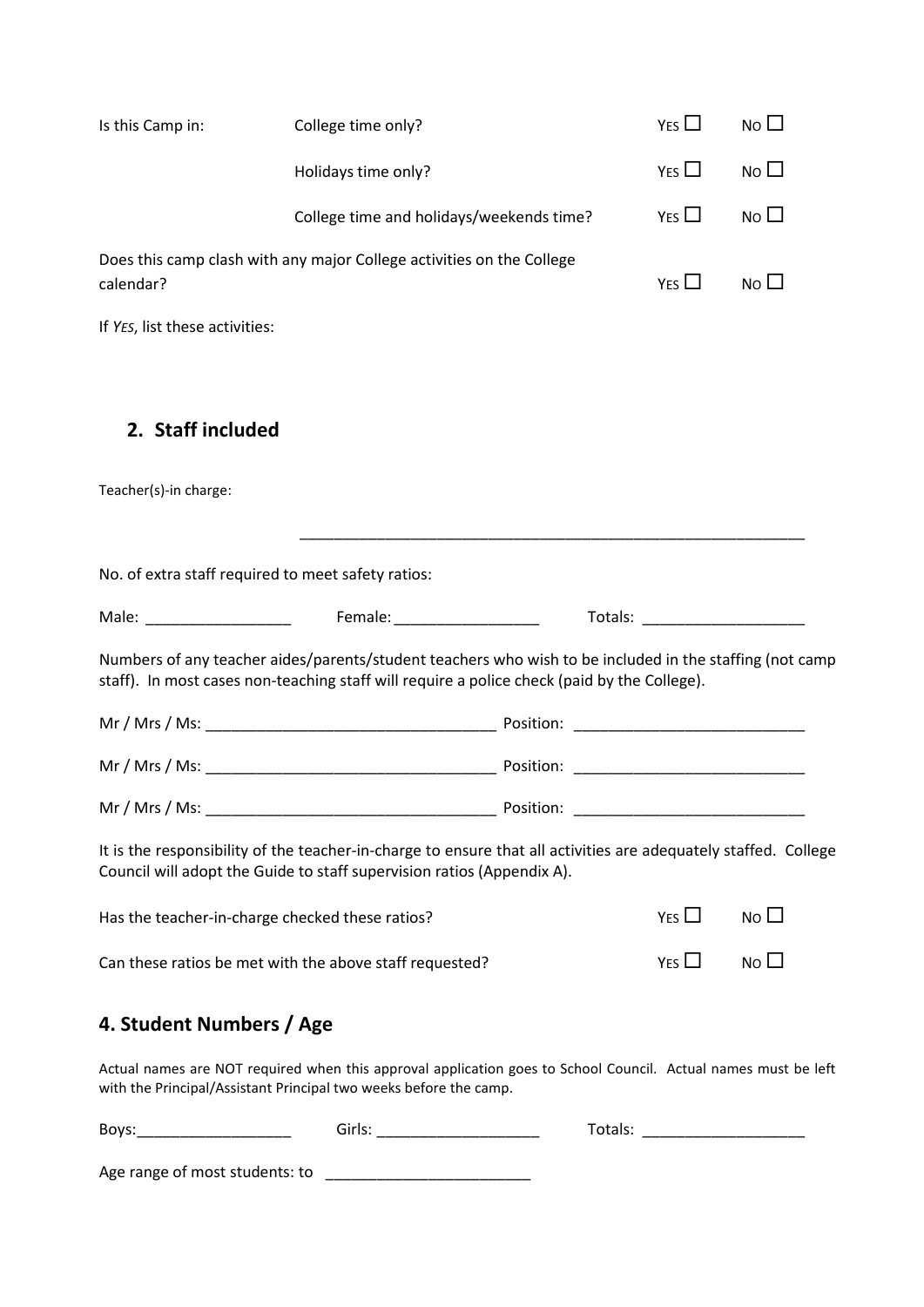$Cost of camp (per student): $ \_ \_ \_ \_ \_ \_ \_ \_ \_ \_ \_ \_ \_$ 

# **5. Educational aims of Camp** *(state briefly)*

\_\_\_\_\_\_\_\_\_\_\_\_\_\_\_\_\_\_\_\_\_\_\_\_\_\_\_\_\_\_\_\_\_\_\_\_\_\_\_\_\_\_\_\_\_\_\_\_\_\_\_\_\_\_\_\_\_\_\_\_\_\_\_\_\_\_\_\_\_\_\_\_\_\_\_\_\_\_\_\_\_\_

# **6. Method of Travel / Route**

Travel to the Camp:

Travel back to College:

Travel while at Camp:

Are staff member's cars involved?  $YES \Box$  No  $\Box$ 

If *YES*, complete the details below:

| <b>CAR OWNER</b> | <b>TYPE</b> | REG. NO# | <b>INSURANCE</b>       | <b>COMPANY</b> | <b>SIGNATURE</b> |
|------------------|-------------|----------|------------------------|----------------|------------------|
|                  |             |          | $YES$ $\Box$ No $\Box$ |                |                  |
|                  |             |          | $YES$ $\Box$ No $\Box$ |                |                  |
|                  |             |          | $YES \Box NO \Box$     |                |                  |
|                  |             |          | $YES$ $\Box$ No $\Box$ |                |                  |
|                  |             |          | YES $\Box$ No $\Box$   |                |                  |

**NOTE:** All staff cars must be covered by comprehensive insurance policies.

Are staff member's driving buses?  $VES \Box$  No  $\Box$ 

|  | N٥ |  |
|--|----|--|
|  |    |  |

If the buses require drivers to have endorsed licences, list the staff drivers attending with such qualifications.

| <b>NAME OF STAFF</b> | <b>LICENCE NUMBER</b> | <b>EXPIRY DATE</b> |
|----------------------|-----------------------|--------------------|
|                      |                       |                    |
|                      |                       |                    |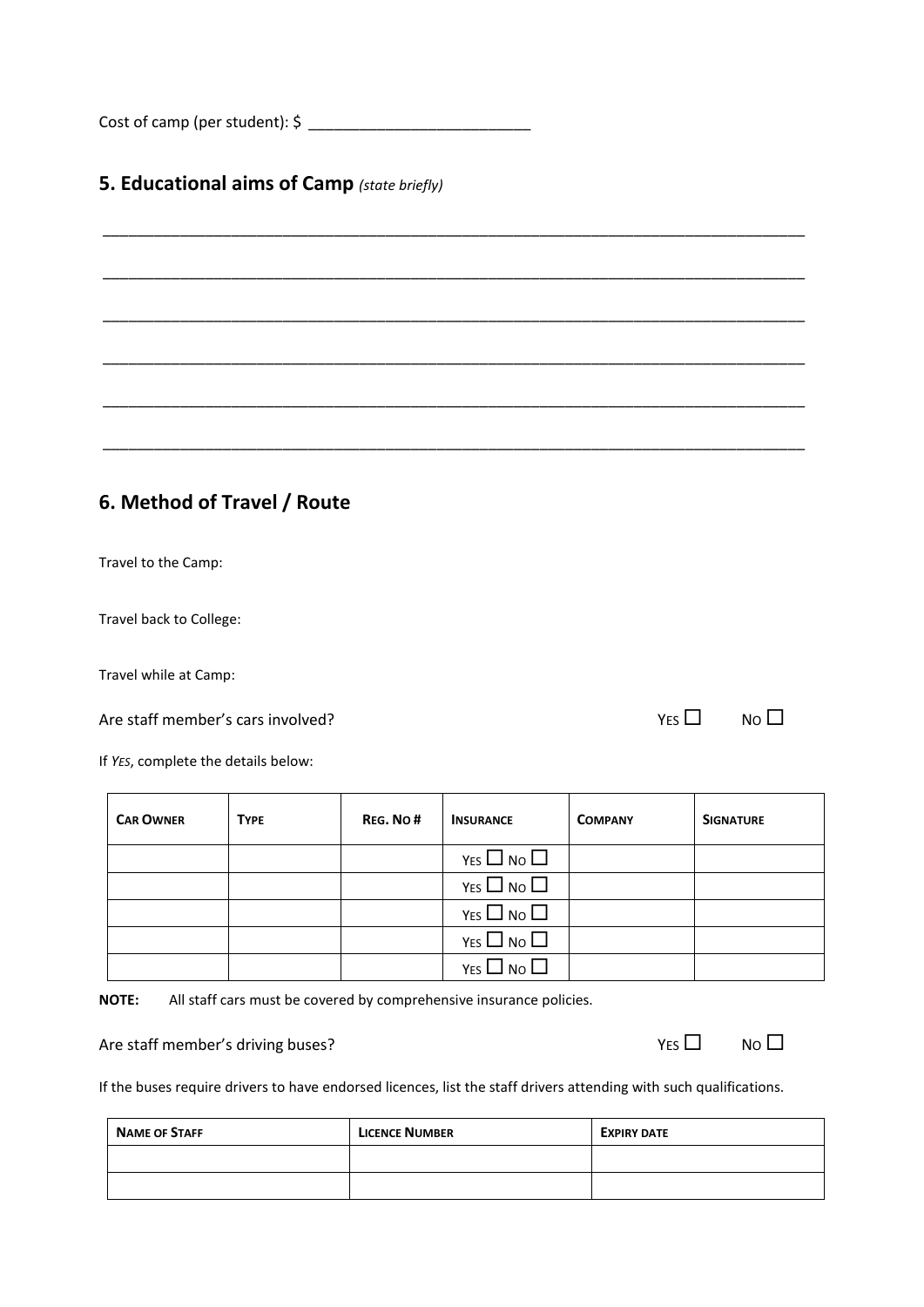**NOTE:** If a BUS is hired (self drive **or** with company driver) staff are requested to ensure the vehicle has seat belts on all seats.

### *Route*

In the space below, outline the main route of travel for this camp (if you are on a set tour, attach a brochure with the mapped route).



A daily plan is not required here, bt must be handed to the Principal within 2 weeks of the camp. The teacher-incharge must ensure that all activities listed below are covered as follows:

- (i) Pupil/Teacher Ratios **(see Appendix A)**. You may use on-site camp staff in these activities.
- (ii) Special Qualifications list staff with the required qualifications where appropriate.
- (iii) Student Equipment students/parents must receive a list of equipment/dress required well before the camp.

| <b>ACTIVITY</b> | <b>STAFF RATIO</b> | <b>SPECIAL STAFF ON SITE</b><br><b>QUALIFICATIONS</b> | <b>STUDENT EQUIPMENT</b> |
|-----------------|--------------------|-------------------------------------------------------|--------------------------|
|                 |                    |                                                       |                          |
|                 |                    |                                                       |                          |
|                 |                    |                                                       |                          |
|                 |                    |                                                       |                          |
|                 |                    |                                                       |                          |
|                 |                    |                                                       |                          |
|                 |                    |                                                       |                          |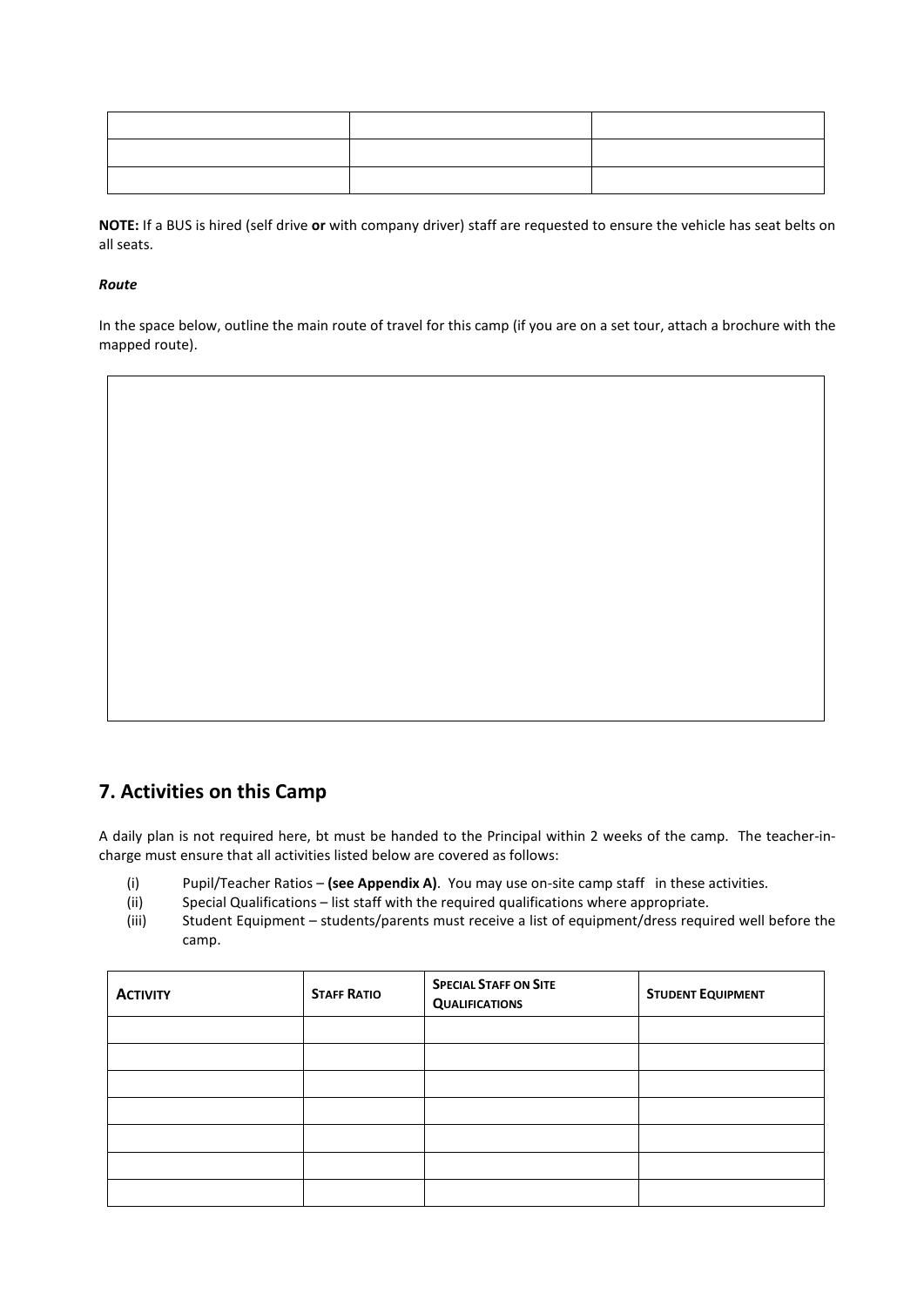### **8. Camp Insurance**

**A member of** staff need to SIGHT a copy of the Camp's Insurance Policy and note details below for School Council.

| <b>INSURANCE COMPANY</b> | POLICY NO. | <b>TYPE OF INSURANCE</b> | <b>LIMIT OF COVER</b> |
|--------------------------|------------|--------------------------|-----------------------|
|                          |            |                          |                       |
|                          |            |                          |                       |
|                          |            |                          |                       |
|                          |            |                          |                       |
|                          |            |                          |                       |
|                          |            |                          |                       |
|                          |            |                          |                       |
|                          |            |                          |                       |
|                          |            |                          |                       |
|                          |            |                          |                       |

### **9. Certification**

As the teacher-in-charge, I certify that the particulars in the application are true and correct. I am aware of the safety precautions published in Department of Education and Early Childhood Development booklets for the activities above.

Signed: Date: \_\_\_\_\_\_\_\_\_\_\_\_\_\_\_\_\_\_\_\_\_\_\_\_\_\_\_\_\_\_\_\_\_\_\_\_

#### **1. Post Approval Requirements**

If the camp receives School Council approval, based on the information under Points 1-8, the teacher-incharge must work with the Assistant Principal to ensure the following procedures are carried out before the camp:

- (i) Notify the Region on a "Notification of School Activity" form kept by the Principal or online.
- (ii) Ensure students/parents receive 4 sheets:
	- (a) Camp description including clear costs, dates, modes of travel, contact numbers and aims/activities.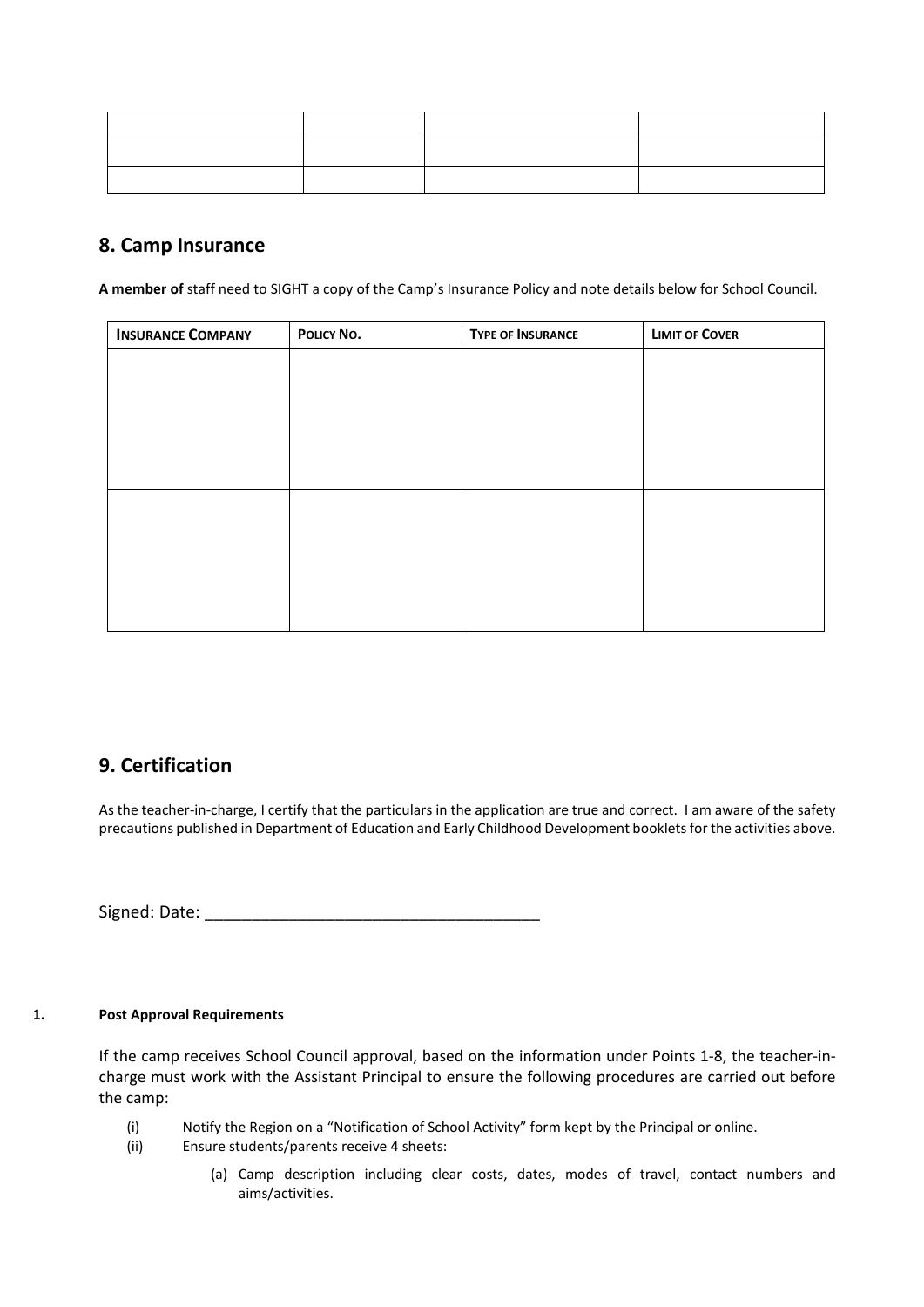- (b) Permission form and a code of conduct sheet this form must be signed by both the student and parent.
- (c) Confidential medical report for College camps.
- (d) List of clothing/bedding/safety gear required.
- (iii) Provide a list of students, staff and a daily program to the Principal.
- (iv) The teacher-in-charge should work with the Assistant Principal and any local authorities to ensure they are aware of disaster plan/escape routes for the area of the camp (if applicable).
- (v) The first aid kit must be taken on all camps.
- (vi) No student may attend camp unless all forms are signed and returned and camp fees paid (unless special arrangements are made with the Principal). For some camps, College levies must be paid before a camp fee is accepted.
- (vii) The Principal must be informed of any change of planned activities/itinerary.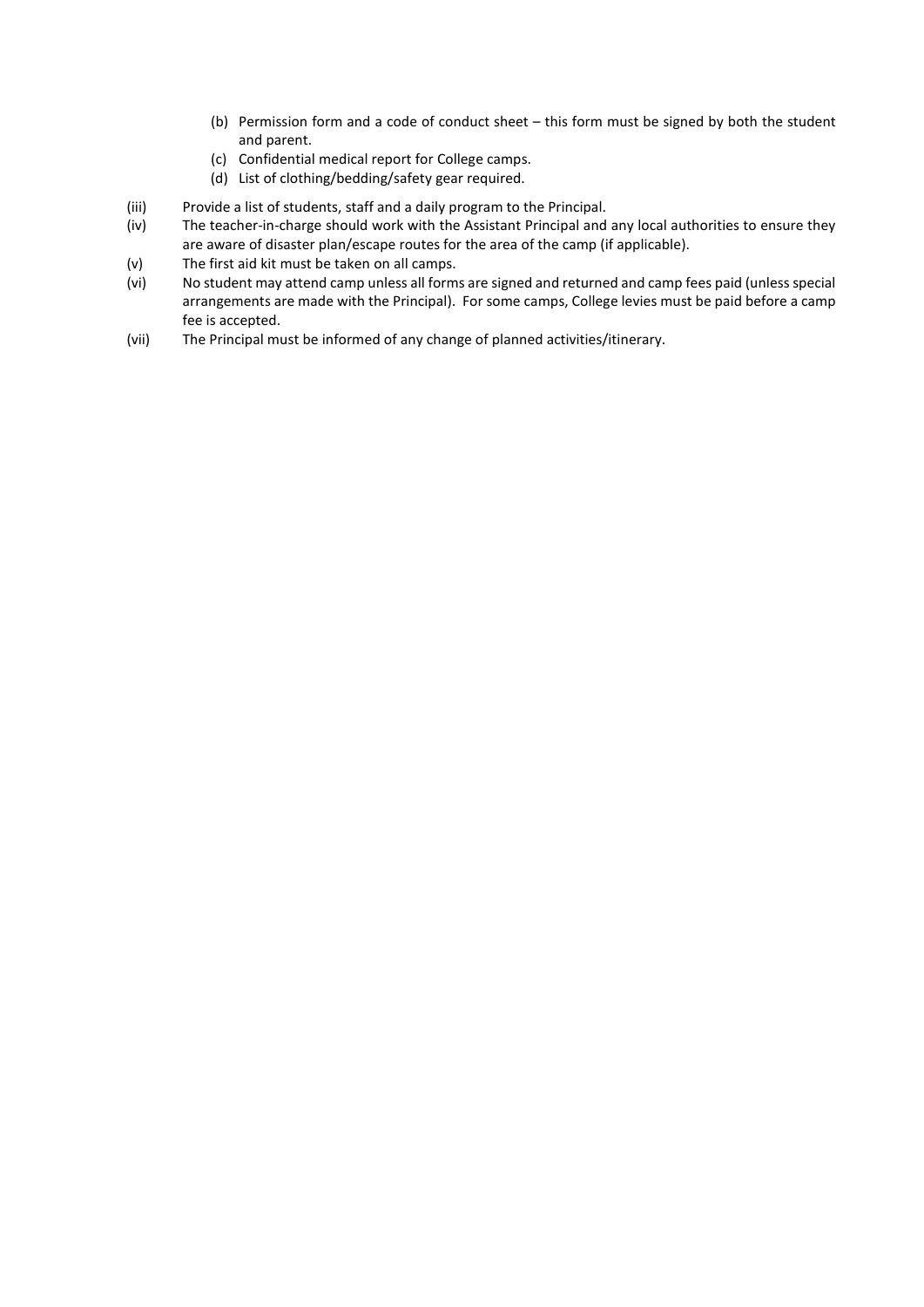# **Appendix C Guidelines for teachers planning a camp**

### **1. Introduction**

Camps need to be planned well in advance and should relate to the curriculum being taught.

Students and their parents should be provided with information about the program's educational objectives, the nature of the activities, clothing requirements, the venue and costs well in advance.

Prior to single day excursions in which students leave the College grounds for the purpose of engaging in educational activities, the approval of the principal must be obtained.

College Council is responsible for the approval of:

- overnight excursions
- camps
- interstate and overseas visits
- excursions requiring sea or air travel
- excursions involving weekends or vacations
- adventure activities

Before approving an excursion, consideration by the principal and/or College Council needs to include:

- the contribution of the activity to the College curriculum
- the adequacy of planning, preparation and organisation
- the provisions of the safety and welfare of students and staff
- the experience and competence of staff relative to the activities being undertaken
- the adequacy of student supervision
- the cost

A parent must provide written consent for their child to take part in an excursion. Parents asked to sign consent forms must be given sufficient information about the nature of the proposed activity, the risks involved and the degree of supervision.

Parental consent is required for the following reasons:

- to authorise the College to have the student in its care after normal College hours
- to authorise the College to take the student out of the College environment
- to alert the College to any medical condition or allergies of the student
- to authorise the College to consent to emergency treatment for the student
- for the parent to consent to any financial cost of the excursion
- for the parent to consent to the student being sent home in the event of any serious misbehaviour

Consent forms are to be taken on the excursion by the teacher in charge, and the designated College contact person should hold a list of participants, a copy of the consent forms and contacts in case of emergency.

In addition to any teachers employed by the DEECD or the College Council, excursion staff may include other adults on a volunteer or paid worker basis, such as parents, school services officers, community members, campsite staff and trainee teachers.

College uniforms **must** be worn on all College excursions except whenever specialised clothing is a requirement, e.g. snow trip.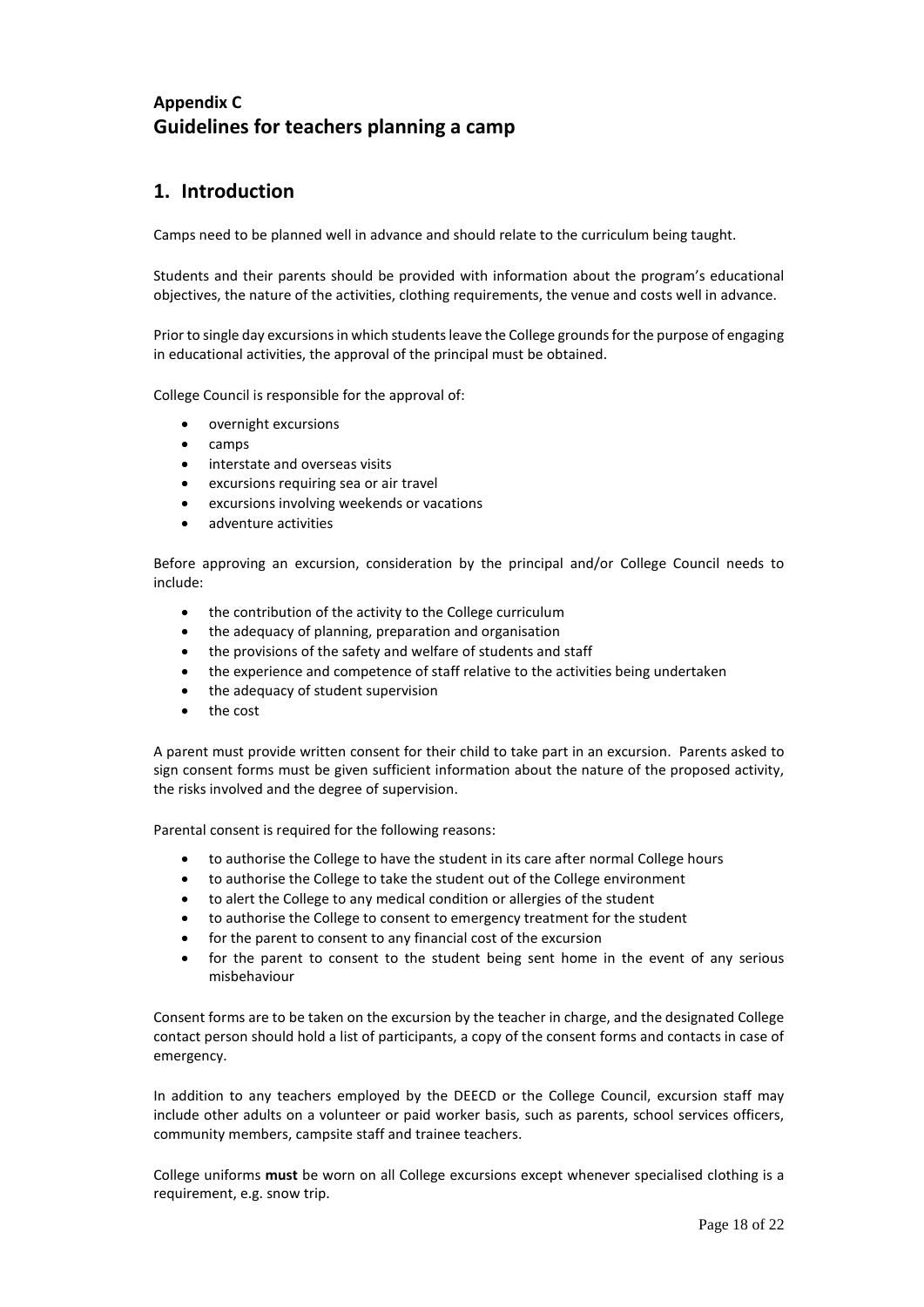Only students who display sensible and reliable behaviour at College will be taken on camps and excursions outside the College.

Sensible and reliable behaviour at camps and excursions will be expected at all times. *Students can be sent home if their behaviour warrants a severe consequence.*

#### **2. Planning**

Forward planning takes into consideration whole College demands and must ensure that the normal College program is not consistently disrupted.

Planning should include:

- a clear aim
- costing transport, admission, etc (the costing must be realistic in terms of the nature of the experience and the resultant learning outcomes)
- the opportunity for payment in advance, by instalments or lump sum payment may be offered to parents
- staffing needs
- pre-visit if venue is new/unknown
- consideration of children whose parents may not be able to meet costs
- excursion book maintained for evaluation of the camp/excursion for future planning
- excursion approval forms to be completed and handed in one week prior to the activity
- arrangements for covering camp staff classes while they are away from College

#### **3. Preparation**

Preparation for any activity should include:

- quotes for transport
- booking of transport
- confirmation time for departure and return
- informing specialist teachers, parent helpers, area coordinator
- informing parents attending activity on discipline procedures
- preliminary classroom activities
- collection of monies
- arrangement for College cheque
- medical information, precautions and First Aid kit

### **Appendix D**

# **Notification of College Activity (Camps)**

**School councils are responsible for ensuring that the activities listed below are thoroughly planned, checked and documented in accordance with Department of Education & Training guidelines for the planning and conduct of camps, excursions and outdoor adventure activities. If comprehensive information is required during an emergency, Colleges will be expected to provide it at any time of the day or week from the documentation prepared for the activity which is held by the College.**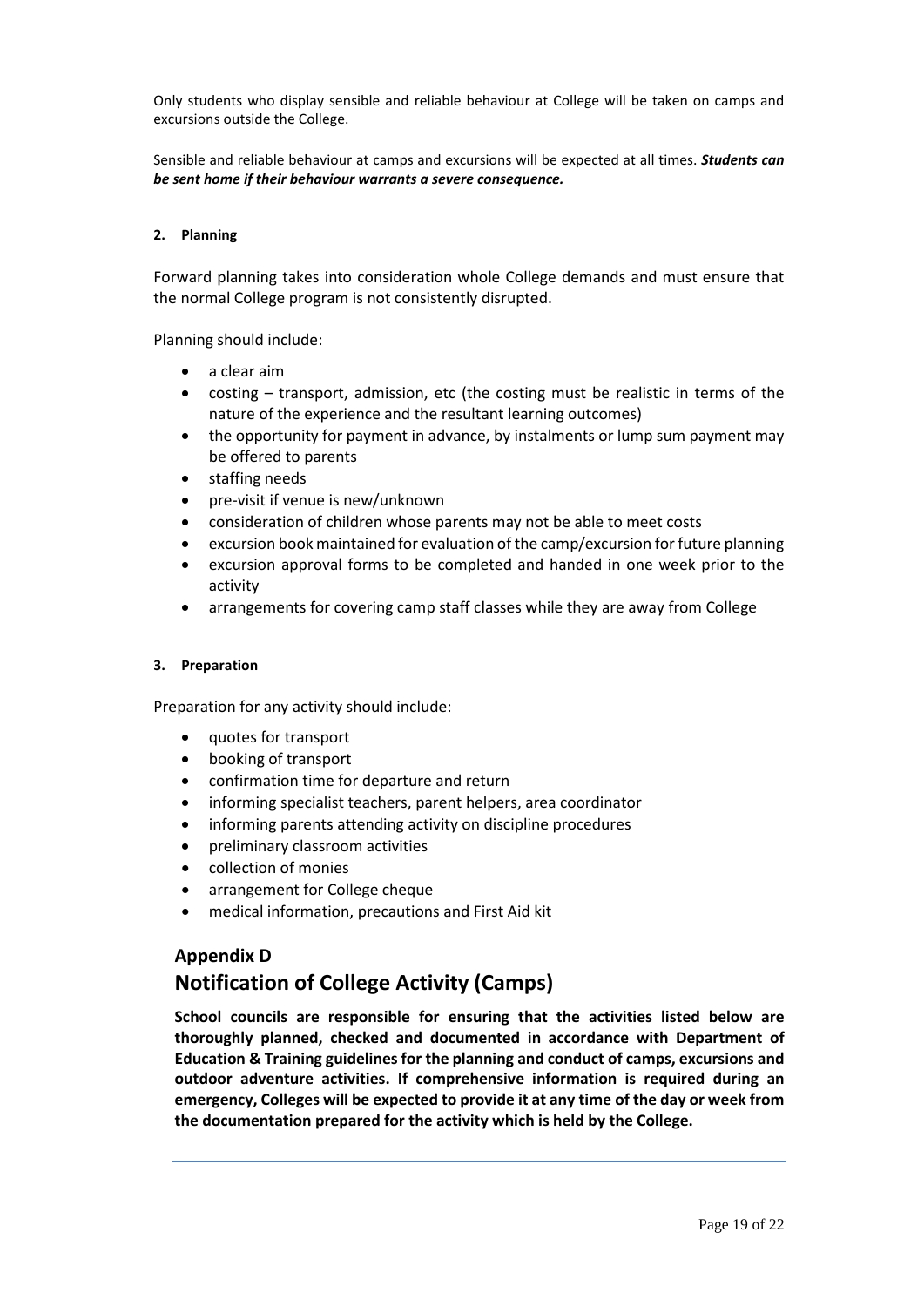Relevant details about School Council approved camps and excursions must be entered into the DET database using the online notification form available at:

#### [www.eduweb.vic.gov.au/forms/schools/sal/enteractivity.asp](http://www.eduweb.vic.gov.au/forms/schools/sal/enteractivity.asp)

This notification should be provided three weeks prior to commencing the activity.

- overnight, weekend, interstate, overseas activities
- adventure activities
- non-adventure activities which, by their nature, location or timing, may be hazardous
- school closures, pupil free days, combined sports or cluster days

### **Notes:**

1. An additional sheet listing the actual dates and locations of activities should accompany this form when the same activity is to be repeated on different occasions.

2. The coordinating College should complete the form for activities involving a group of Colleges.

- 3. Day excursions should be reported if activities are to be conducted by:
	- country Colleges beyond the local town/city
	- rural Colleges beyond the local area
	- metropolitan Colleges beyond the greater metropolitan area

# **Appendix E Camps Risk Management Assessment Form**

### **Section 1 –Environment Emergency Management Assessment**

**Venue Assessed** \_\_\_\_\_\_\_\_\_\_\_\_\_\_\_\_\_\_\_\_\_\_\_\_ for **month** of \_\_\_\_\_\_\_\_\_\_\_\_\_\_\_\_\_\_\_\_\_\_ Assess each of the following hazards and any others you think relevant and complete charts below:

| <b>Bushfires</b>          | <b>Missing Student</b>       | <b>Intruders</b>         |  |
|---------------------------|------------------------------|--------------------------|--|
| Severe storms and         | <b>Medical Emergencies</b>   | Internal fires and smoke |  |
| flooding                  | Incidents                    | Snakes and other         |  |
| Earthquake                | Aggressive student behaviour | wildlife                 |  |
| College Bus               |                              | Other relevant to camp   |  |
| Accident/Vehicle Incident |                              | area                     |  |

|            | <b>Very High</b> |     |                 |      |                  |
|------------|------------------|-----|-----------------|------|------------------|
|            | High             |     |                 |      |                  |
| Likelihood | Moderate         |     |                 |      |                  |
|            | Low              |     |                 |      |                  |
|            |                  | Low | <b>Moderate</b> | High | <b>Very High</b> |
|            | Impact           |     |                 |      |                  |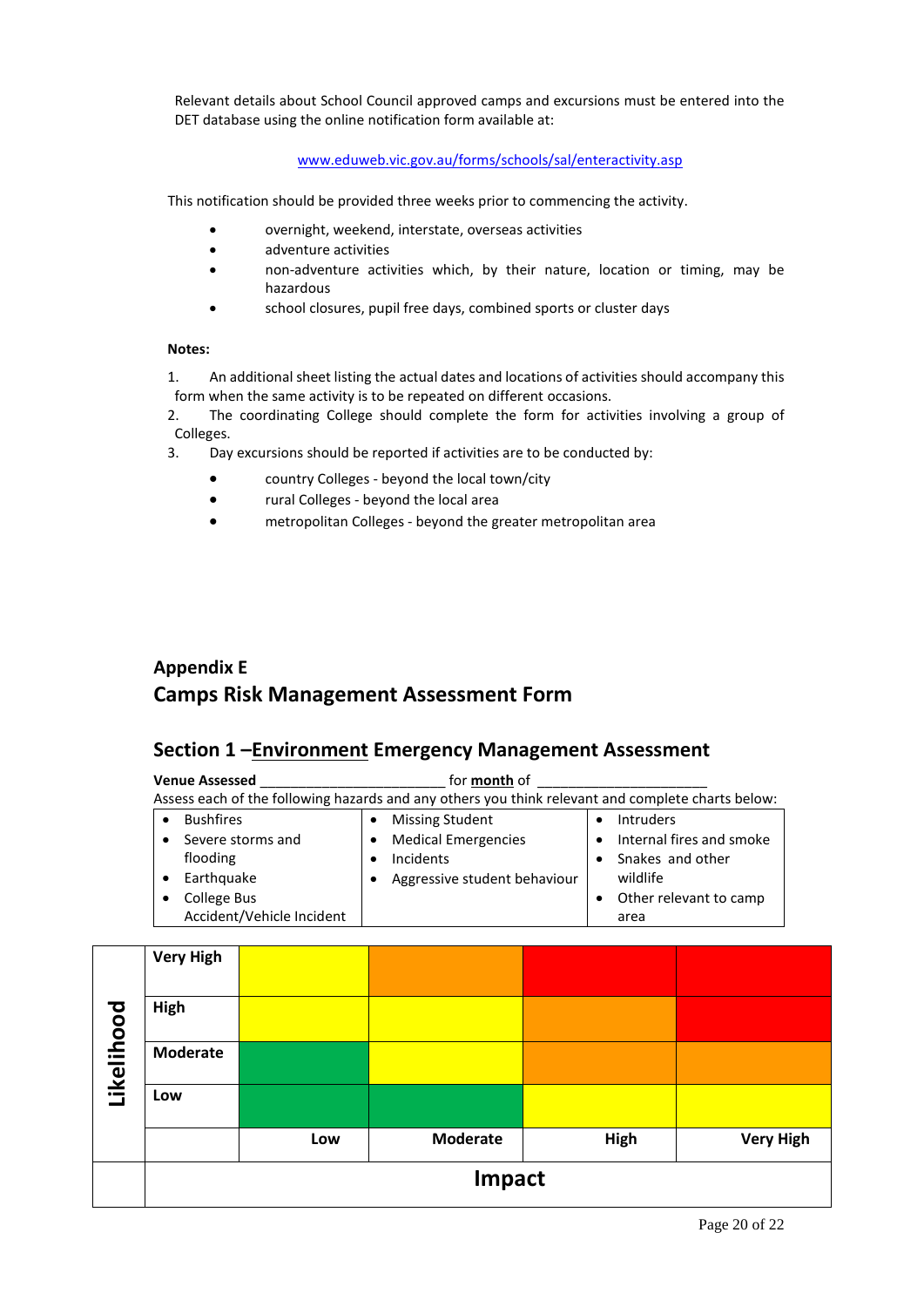| Environmental<br>Emergency                                                                     | Event | <b>Risk Management Strategies</b> |
|------------------------------------------------------------------------------------------------|-------|-----------------------------------|
| Very high or high likely-<br>hood / very highor high<br>impact                                 |       |                                   |
| Very high, High and<br>moderate likelihood<br>/Very high, high or<br>moderate impact           |       |                                   |
| Very high, High,<br><b>Moderate or Low</b><br>likelihood / High and<br><b>Very High Impact</b> |       |                                   |

### **Section 2 General Excursion Risk Assessments**

This form is to be completed as part of the planning process for all excursions.

| Supervising Teacher:<br>Class Group: |
|--------------------------------------|
|--------------------------------------|

|                                                                                                                     | <b>Dangers</b>                                                | <b>Risk Management Strategies</b> |
|---------------------------------------------------------------------------------------------------------------------|---------------------------------------------------------------|-----------------------------------|
|                                                                                                                     | Factors which could lead to each<br>inherent risk eventuating | Strategies to reduce risks        |
| People<br>Attributes people bring<br>to an activity e.g. skills,<br>physical fitness, health,<br>age, fears, number |                                                               |                                   |
| <b>Equipment</b><br>Resources that impact<br>on the activity e.g.<br>clothing, footwear,<br>teaching equipment      |                                                               |                                   |